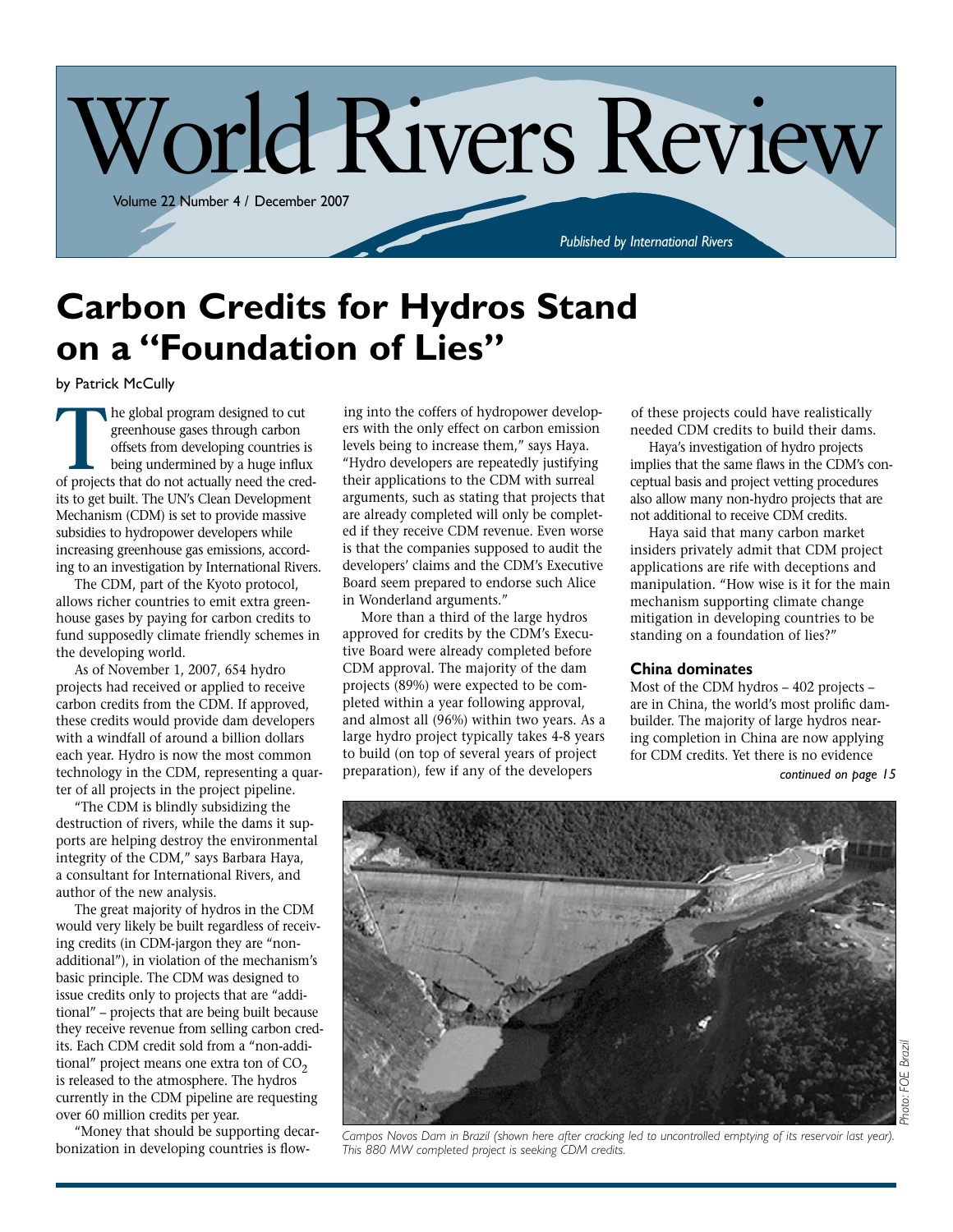### **No Future Without Addressing the Past**

The World Bank has traditionally been the most important international funder of large dams. Since its founding, the Bank has supported more than 550 dams around the globe with over US\$90 billion (in 2007 dollars) in loans dams. Since its founding, the Bank has supported more than 550 dams around the globe, with over US\$90 billion (in 2007 dollars) in loans and guarantees. World Bank-backed dams include some of the world's worst development disasters, and their legacy lives on. After a short-lived period of caution and introspection, the World Bank adopted a new highrisk approach to large dams in 2003. In recent years it has approved the controversial Nam Theun 2 Dam in Laos and the Bujagali Dam in Uganda (see page 3). In fiscal year 2007 alone, the Bank approved US\$814 million in support for nine hydropower projects. This is \$132 million more than it provided for all renewable energy and energy efficiency projects combined during the same period. The Bank's preference for centralized, top-down approaches thus crowds out smaller, more sustainable water and energy solutions.

As the Bank plunges back into the big dam business, the legacy of its past dam projects remains unaddressed. This global legacy includes the displacement of at least 10 million people, lost livelihoods, damaged ecosystems, corruption, massive debt burdens and, in some cases, serious human rights violations. The landmark report of the World Commission on Dams (WCD) found in 2000 that "in too many cases an unacceptable and often unnecessary price has been paid to secure the benefits [of dams], especially in social and environmental terms."

*World Rivers Review* has repeatedly covered the unresolved legacy of the World Bank's past dam projects. Africa's Tonga people, who were forced from their lands along the Zambezi River by the Kariba Dam in the 1950s, are still awaiting assistance to rebuild their lives. Guatemalan farmers are still seeking justice for the murder of hundreds of family members who opposed the Chixoy Dam between 1982 and 1984. Affected people have been left impoverished by the Lesotho Highlands Water Project, while multinational companies enriched themselves through corrupt dealings. And coastal communities in Pakistan continue to be harmed by a seriously deficient drainage project and the floods and devastation it causes (see p. 4).

The World Commission on Dams recognized that dam builders can only regain their credibility if they address the ongoing human suffering and environmental degradation which their past dams have caused. The WCD report proposed in 2000 that "outstanding social issues associated with existing large dams [be] identified and assessed," and that "processes and mechanisms [be] developed with affected communities to remedy them." Governments, the dam industry and funders such as the World Bank share the responsibility to do so.

The World Bank has rhetorically endorsed the strategic priorities of the WCD, including the need to address the legacy of past dams. Yet it still lacks the necessary tools to do so in its own projects. The Bank rarely monitors projects after their physical completion. It cannot provide grants, but only new loans or credits, to compensate affected people for their losses. The Bank's Inspection Panel, which has documented harmful violations of internal policies, has no mandate to monitor and ensure that remedial actions are implemented.

The World Bank defends its renewed zeal for large dams with assertions that it has learned from past mistakes. This claim is not credible as long as it does not address the legacy of its own failures. The Bank urgently needs to develop the tools required to address its big dam legacy. These tools include the following:

n The World Bank should provide reparations from its own resources. It should work directly with communities who have been harmed in its past projects to develop reparations processes and rehabilitation plans.

 $\blacksquare$  The mandate of the Inspection Panel should be extended to include the review and monitoring of remedial actions.

n The Bank should help develop an enforceable compliance system for addressing the needs of dam-affected people. As recommended by the WCD, such a system should include benchmarks for success, and the use of financial guarantees to underwrite commitments to affected people. Truly independent monitoring bodies, which include members of civil society, must be created. The choice of such bodies should be left to affected communities.

Until they have developed the tools for actively addressing the legacy of its dams, International Rivers will continue to keep the World Bank and other dam builders accountable for the failures of their past projects.

Peter Bosshard

### World Rivers Review

Volume 22, Number 4

ISSN Number 0890 6211

**Editor:** Lori Pottinger

**Design/Production:** Jeanette Madden

**Printing:** Inkworks

#### **International Rivers**

**Executive Director:** Patrick McCully

#### **Staff:**

Monti Aguirre, Karolo Aparicio, Peter Bosshard, Nicole Brewer, Elizabeth Brink, Jamie Greenblatt, Terri Hathaway, Inanna Hazel, Aviva Imhof, Tim Kingston, Shannon Lawrence, Aaron Levy, Carl Middleton, Lori Pottinger, Elizabeth Sabel, Aaron Sanger, Ann-Kathrin Schneider, Glenn Switkes

**Interns & Volunteers:** 

Selma Barros de Oliveira, Wil Dvorak, Grace Mang, Mike Learner, Liam Zachary

#### **Board of Directors:**

Martha Belcher *(Chair),* André Carothers, Bob Hass, Marcia McNally, Milan Momirov, Deborah Moore, David Pellow, Lori Udall, Meeta Vyas

#### **Contact Us:**

1847 Berkeley Way Berkeley, CA 94703 USA Tel: (510) 848-1155 Fax: (510) 848-1008



Printed on 100% post-consumer recycled waste paper Vegetable based inks

Visit our Website: **www.internationalrivers.org**

*WRR is indexed in the Alternative Press Index.*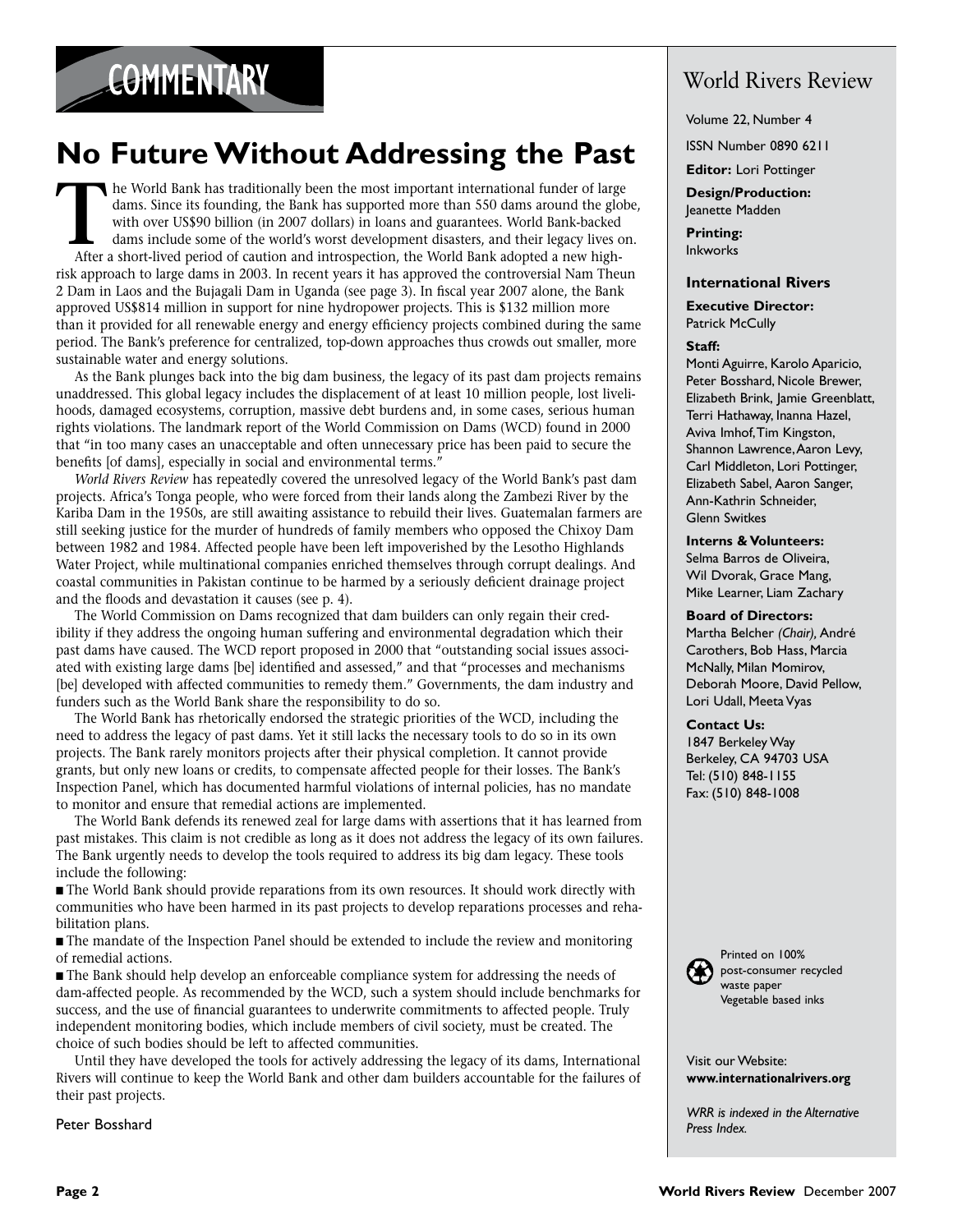### **Banking On Big Dams** *World Bank, EIB Approve Bujagali Dam Despite Major Flaws*

by Lori Pottinger

**W**ho could be against a project that provides energy to Uganda – a country with one of the lowest rates of electrification in the world and one of the highest ect that provides energy to Uganda – a country with one of the lowest rates of electripoverty rates? A country where blackouts are part of the fabric of life?

Quite a few of us, it turns out, and for a variety of reasons. The Bujagali Dam project, now under construction just below Lake Victoria on the Nile, is not such an obviously bad project – no slave labor building the dam or millions of people displaced. In other words, no deal-breaker for the world's reputation-conscious development banks.

Today, the Ugandan economy is in crisis due to over-dependence on hydropower from the Nile and minimal efforts to develop other energy sources available to it, such as the region's abundant geothermal reserves, energy efficiency measures, solar power, micro-hydro, co-generation, and other options.

In the years that activists in Uganda and worldwide worked to save the Victoria Nile from yet another large dam and promote better alternatives to it, the Bujagali project's flaws began to add up. By the time the World Bank and EIB approved the project in April, the US\$799 million dam was revealed to be flawed on economic grounds, in protections for endangered fisheries, and in its potential to harm Lake Victoria.

More to the point for Uganda's citizens, the hugely expensive dam will not bring

power to those in need: its electricity will be too expensive, and connections to the national grid for rural villages too dear. An independent economist who reviewed the World Bank's findings states, "The project is expected to have little or no positive impact on the majority of Ugandans now without electricity, and, at best, only a moderate benefit to the overall Ugandan economy."

Frank Muramuzi of Uganda's National Association of Professional Environmentalists (NAPE) says: "The high cost of the project will further limit funds available for rural electrification, and will likely lead to reductions in tariff subsidies for grid-connected users. Uganda already has the most expensive power in the region and tariffs have more than doubled in recent months, thus pushing more people out of the already limited market for electricity." NAPE has been lobbying for development of the nation's geothermal resources, and for better energy development programs for the rural poor. The group also believes another large hydropower project, Karuma, would be less harmful than Bujagali.

#### **Ignoring inconvenient truths**

Perhaps most remarkable is how the various parties downplayed the project's hydrological risks. The World Bank's least-cost analysis ignored extensive evidence that climate change will reduce outflows in the Nile, and proposes a new hydrological flow pattern for operating the dam complex that could slow the recovery of Lake Victoria.

### **Fast Facts on Bujagali**

#### **Project Cost:** US\$799

(not including transmission lines)

**Electricity: Promoters say the dam** will produce 250 MW, but during low flows, could be much less

**Timeline:** Construction underway, expected to be complete by 2011-12

**Money matters:** World Bank Group (US\$360mn in loans and guarantees), EIB Euro (100 million), African Development Bank (\$110mn)

**Affected People:** About 5,000 people will be directly affected by project construction

Independent hydrologist Daniel Kull, whose 2006 study documented how the two existing dams were responsible for more than half the recent drops in Lake Victoria, says the project's hydrology analysis "starts by ignoring the true damage done to Lake Victoria by the existing dams and follows with a selective and optimistic view of current lake levels and possible climate change impacts. It is disturbing that the banks would approve a major infrastructure project based on biased hydrologic analyses." The result could be a repeat performance of the *continued on page 5*



*Bujagali Falls, before and after. All the water has now been pumped out of the river at the dam site.*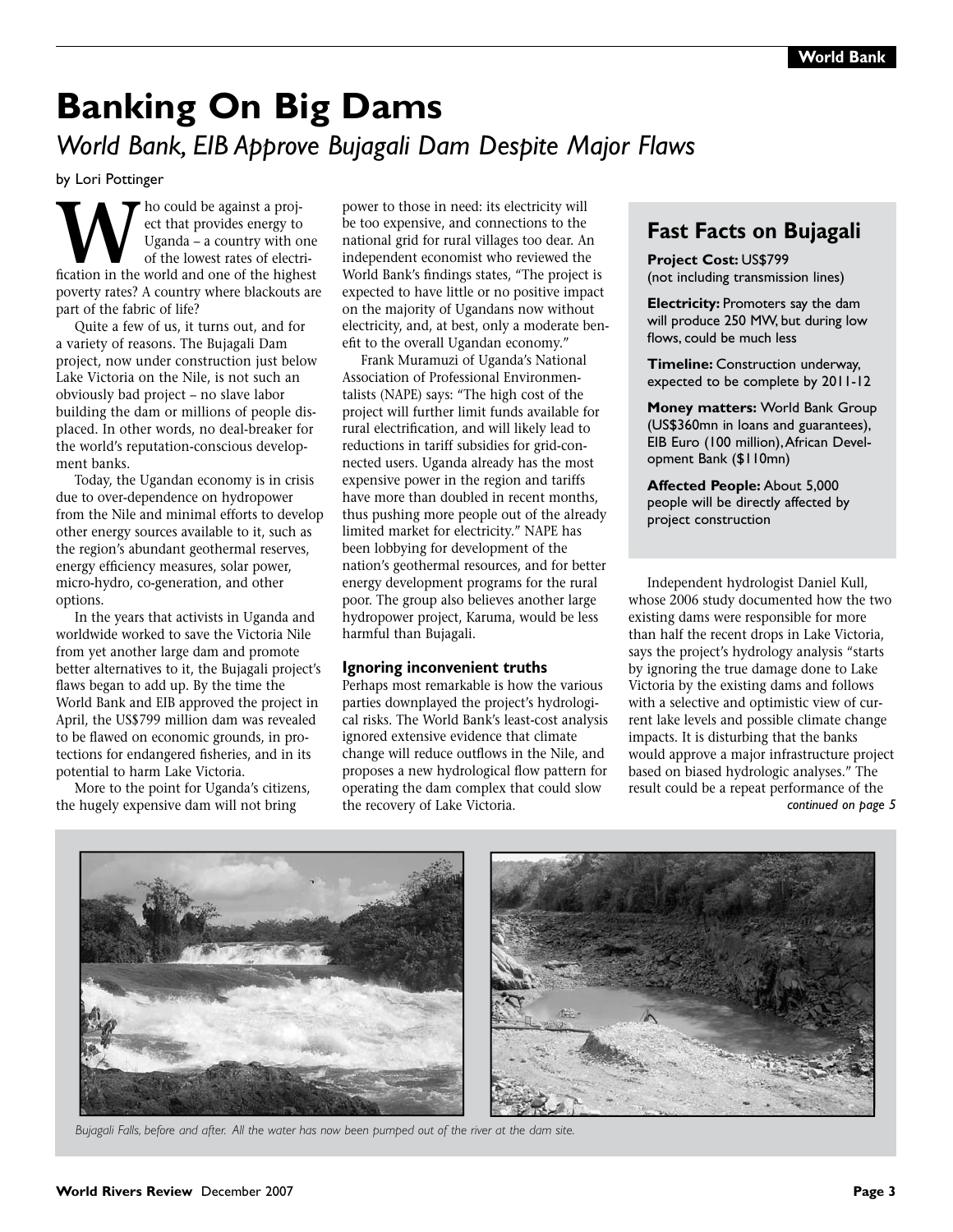# **Promises for Pakistan: A Washington Diary**

by Ann-Kathrin Schneider

**I** woke up not knowing what time it was, and not even sure where I was. My watch still gave the time in Euro and the room was unfamiliar. Finally it dawned on me: it was five in the mornwoke up not knowing what time it was, and not even sure where I was. My watch still gave the time in Europe, and the room was unfamiliar. Finally, ing and I was in a small inn in Washington, DC, walking distance from the World Bank, which would be my target in the next few days. It was Annual Meetings time again.

Once I had my bearings, I began worrying whether my colleague from Pakistan had arrived. Three years ago, Mustafa, who lives in Sindh, Pakistan, had filed a request with the World Bank Inspection Panel to investigate a Bank-funded drainage project in his neighborhood. Now, he was to come to the Annual Meetings of the World Bank to tell the story of the Bank's misguided response to the Inspection Panel investigation and to give a first-hand account of the many problems the project had created on the ground.

Filing the request three years ago had been difficult enough. Understanding that the hardships of the people were linked to a large drainage canal funded by the World Bank was one thing. But understanding how to register complaints about such projects was quite another. Mustafa and his friends had to document how breaches in the canal that destroyed their grazing land were linked to World Bank policy violations. Lengthy, often cryptic World Bank documents had to be studied, discussed and linked to the problems on the ground. In the end, six men, including Mustafa, and one woman submitted a claim to the World Bank's Pakistan office on their own behalf, and on behalf of "others who live in the area known as district Badin, Sindh, Pakistan." Their claim stated that the World Bank had violated its own policies during the planning and implementation of the National Drainage Program in Sindh.

More than three years after submitting the document, the requesters understood that filing the claim was not enough. On the ground, nothing had changed. They decided that one of them had to travel to the headquarters of the World Bank in Washington to push for action. Mustafa was chosen to go.

On this October morning, it was not at all sure that he would make it to Washington. An earlier plan to travel to Washington had fallen apart only after meetings had been arranged, hotel rooms booked, flight tickets bought and local partners alerted. Getting a visa for a Pakistani to come to the US proved more time-consuming than we

was given a minute of speaking time for every 1,000 miles he had travelled. In the end, he managed to get almost had anticipated, and we had to postpone. This time, the visa was in hand, and partners in Washington were excited that they would finally meet Mustafa. World Bankers were preparing to meet an outspoken oppo-

twice the time allotted to him. Charming while at the same time straight to the point, he won the audience over in seconds. He movingly described how life in the Indus delta had changed after the construction of the canal, how families who used to have 80 buffaloes now had to make do with only one, and how others had moved to slums in big cities because they could no longer grow anything on their ruined fields.

Inside the Bank, there was also great interest in Mustafa's story. He talked about the wetlands that used to support hundreds of different fish and bird species that are now, in the aftermath of the faulty Bank project, biologically dead. He talked about how people who live near the canal are afraid of being flooded out and losing their homes and their animals. Mustafa talked to World Bank Executive Directors, to staff members and to managers responsible for the drainage project. He talked with the Inspection Panel who had studied the project and its impacts for almost two years. He talked of how the Bank had so far done nothing to redress the problems caused by its project.

In the end, it seemed that Mustafa had achieved something. He started to get calls *continued opposite*



*Mustafa and Ann-Kathrin in front of the World Bank.*

nent of a high-profile Bank project. Yet, just a week before the planned meetings, a political hurdle again jeopardized the trip. Would he be able to join me for the meetings and debates at the World Bank?

In the breakfast room in the basement of the historic inn, I joined the other guests at a large table for breakfast. There, a thin man with brown hair in a pink shirt smiled at

**Talk Fast**

me. Mustafa had arrived.

Our first meeting, shortly after breakfast, was in the main conference room of a Washington-based foundation. It was packed with 50 people: activists, lawyers, World Bank Inspection Panel members, academics and NGO colleagues from the Heinrich Boell Foundation, the Bank Information Center and the Center for International Environmental Law who, together with International Rivers, had organized the meeting. Every seat in the room was taken: people were eager to hear Mustafa's story. As Mustafa was not the only speaker, he, and everyone else, was given only 10 minutes to speak. He pointedly joked that he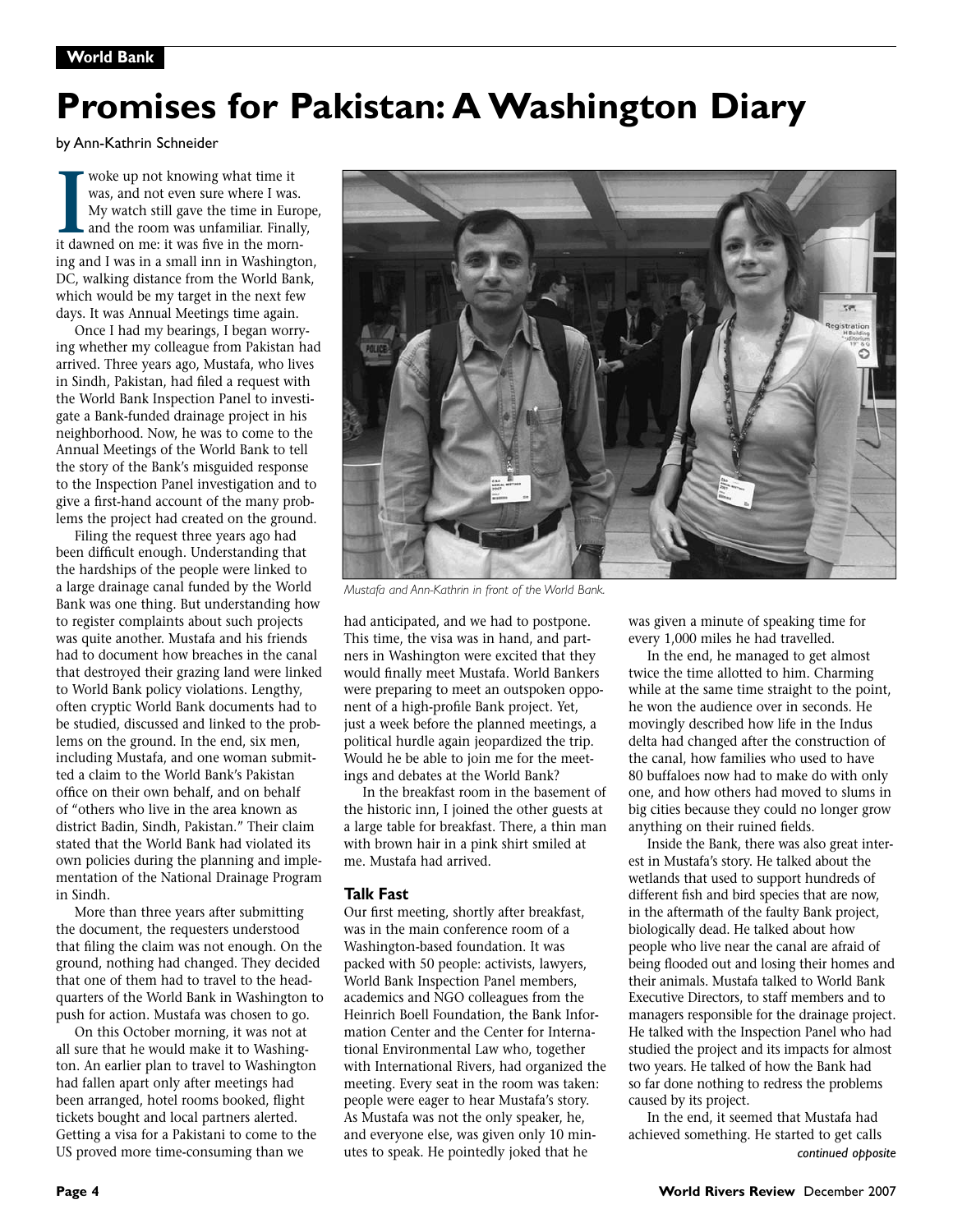and commitments. World Bank Executive Directors promised to send an independent mission to Pakistan to assess the situation. Bank staffers promised to increase the budget for development projects in the area if people had good ideas. And managers promised to make sure that things would move forward.

Yet, more than a month after leaving Washington, Mustafa has not heard back from anyone at the Bank on their promises and commitments. These commitments are even more critical today, in this time of political instability and crackdown on civil society, the media and judiciary in Pakistan. So far, Mustafa has nothing concrete to offer to the other requesters who welcomed him home after his trip to Washington. Sadly, their message to the World Bank sent earlier this year still holds true: "After all these efforts and repeated demands, the poor communities of the area are still waiting for justice." $\blacksquare$ 

#### **The History of Pakistan's World Bank Waterworks**

For five decades, the World Bank has shaped Pakistan's approach to irrigation and spent billions on the construction of canals and large dams that today constitute the world's largest water diversion scheme, the Indus Basin Irrigation System.

In the 1980s, the World Bank realized that its approach to Pakistan's water sector had created massive problems of water logging and salinity in the heavily irrigated province of Punjab. In response, the Bank decided to build large drainage canals to divert agricultural run-off from Punjab to the Arabian Sea. The \$1 billion Left Bank Outfall Drain was constructed to solve irrigation problems in Punjab, followed by the World Bank-funded National Drainage Program. But the design of the canals impacted the region's farmers, fishermen and villagers.

In 2006, an independent investigation by the World Bank Inspection Panel found that the design of the projects was faulty and that the Bank violated key internal rules when building the canals. The project's flaws led to the loss of lives and livelihoods and to the large-scale destruction of wetlands.

Breaches in the canal caused polluted waters to flow onto surrounding fields and wetlands. Plants and animals in the wetlands – where 15,000 people live – have died, fish species are declining and drinking water has become salty. Natural disasters, notably the 2003 floods that killed 100 people and 5,000 animals, were compounded by drainage projects, according to the investigation.

The people affected by the drainage scheme now demand compensation for their losses. However, more than one year after the completion of the Panel's investigation, the Bank still has not mitigated the impacts of the project.

#### **Bujagali** continued from page 3

Kiira Dam debacle, in which the Bank used over-optimistic hydrological projections to justify that dam's projected capacity – projections which led to over-releases of water from the dam and the dropping levels of Lake Victoria.

It is particularly amazing that the IFIs would accept the argument that climate change will not significantly affect the Nile River flows. Climate change experts familiar with the science on the Nile say that hotter temperatures are expected to lead to a reduction in the Lake's outflow. Lower flows would wreak havoc on Uganda, as it relies on the Nile for virtually all of its electricity (a situation that will be exacerbated by the building of Bujagali). It is hard to imagine any Northern country accepting a project that would make it almost 100% dependent upon one type of electricity, and one that is uniquely vulnerable to climate change.

The IFIs are proceeding without any guarantee that the oaperators of Bujagali will be any more careful to protect the Lake's level than the previous dam operators have been. NAPE's Muramuzi says, "The dam's developers say they cannot control the outflow of water from upstream dams, so there is no guarantee that the current pattern of unsustainable releases will be stopped."

The project EIA was also flawed in analyzing the dam's impacts on fisheries. Les Kaufman, a US fisheries expert with long experience studying the Nile, has concluded that

the existing studies are "inadequate to rule out a likelihood of negative impacts to the survival of endangered species caused by dam construction… The potential impacts to species diversity and ecosystem services from the proposed dam are extremely high." He recommends additional comprehensive baseline studies, a sustainability plan for the Victoria Nile, and improved mitigation measures. It appears his concerns were ignored by the IFIs.

#### **Inspection Panels will analyze**

In March, NAPE and others filed a complaint with the World Bank Inspection Panel, citing concerns about potential violations of Bank policies on Bujagali, and shortly thereafter, filed a similar complaint with the African Development Bank's compliance unit. Both panels have agreed to inspections, and did research visits to Uganda in December. Their reports are expected in early 2008. The World Bank's panel stated in its preliminary report that it will look at questions about resettlement, the project's impacts on electricity tariffs, the cumulative environmental impacts from multiple dams on the Nile, and hydrological implications in light of a changing climate, among other issues.

Groups have also documented the project's non-compliance with the bestpractice standards described by the World Commission on Dams. In 2005, the EIB told International Rivers that it will "align to" the recommendations of the World Commission on Dams (WCD) for any large dams from which it sources carbon credits. Project developers have reportedly considered trying to get carbon credits for the dam. Yet Bujagali fails to meet WCD standards in many key areas, including comprehensive options assessments, addressing the impacts of the two existing dams, analyzing cumulative impacts, and others.

For example, on the issue of options assessments: Uganda's energy crisis is real, but it has been amplified by its over-dependence on hydropower from the Nile and minimal efforts to develop other the hundreds of megawatts of cleaner energy sources (including plugging leaks in the system: the national grid is estimated to leak a third of the electricity that flows into it) that could have been prioritized before Bujagali. The country has developed none of its geothermal energy, only a few megawatts of an estimated 40 MW potential for getting energy from sugar cane waste, and a small portion of its small- and micro-hydro potential.

Sadly, the Bujagali Dam story seems to be the story of Africa's energy-development past, present and future. There is no "Apollo Program" to light Africa's villages, but there are dozens of plans to build megadams that will power huge mines, smelters and factories. While the IFIs hope for a trickle-down benefit from their grand schemes, Uganda's rural poor will remain in the dark even after Bujagali comes online. ■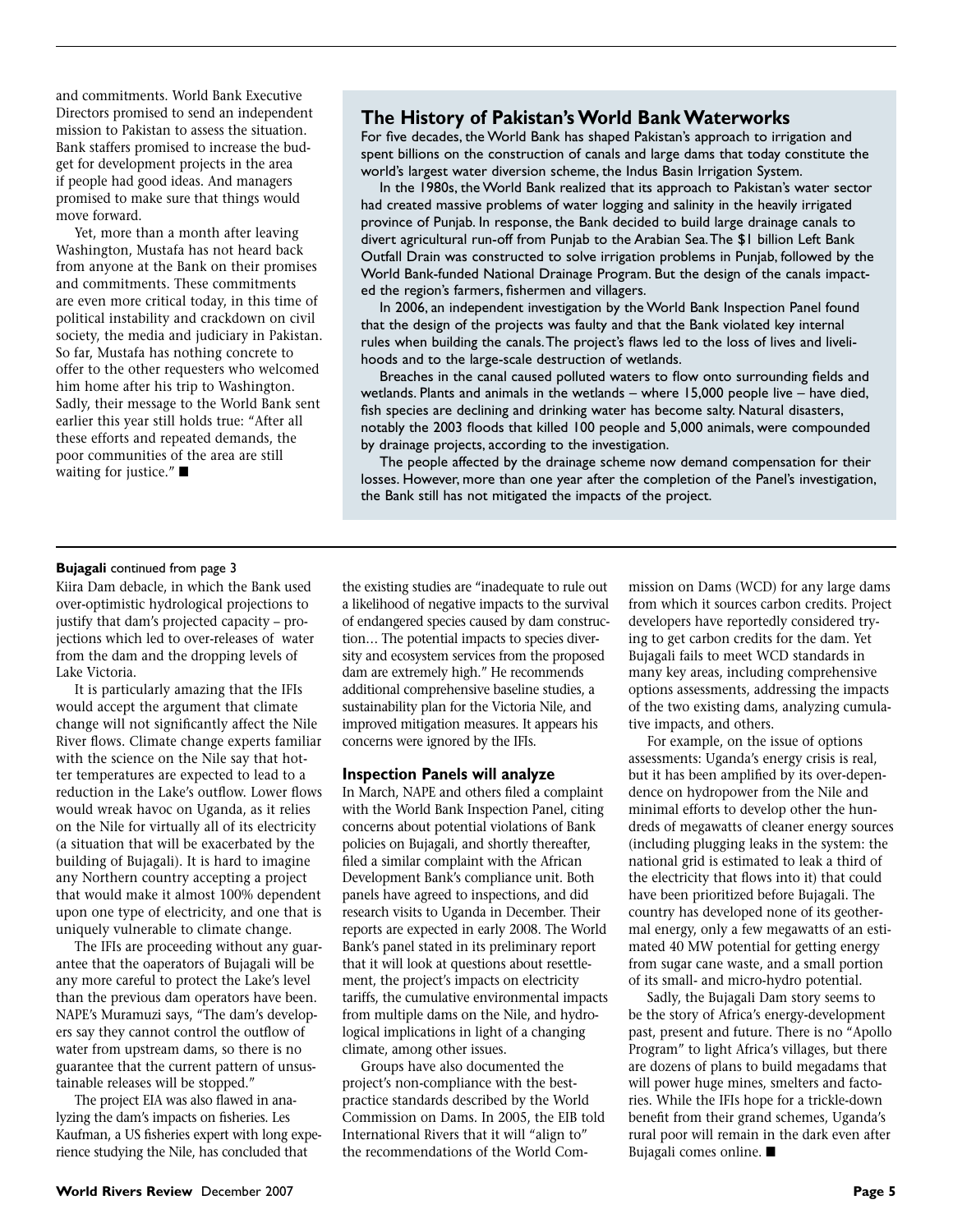# **Dams Threaten Biodiversity and Indigenous People in Panama**

by Monti Aguirre

**THE STARK INTERNATION SET ASSES IS SIGNATED SERVIDE SERVIDE AN EXERCUTE:**<br>
FRAME RIGHT AND REVIDE AN EXTERNATION TO THE APPLY A CHANGE CAUSING THE AND SCAUSE CAUSE CAUSE AND NOT THE APPLY THAT A CHANGE THAN THE APPLY ON T is sliding down the Changuinola River Valley. Huge Volvo machines are tearing up old mountain roads, flow into nearby streams. The giant machines, operated by Panamanians and other Latinos, are opening new roads for the construction of the first of four large dams planned for this basin. About 100 new houses are being built for the dam's laborers, and a dozen finer homes for the project managers from Vattenfall, a Swedish construction company.

The explosion of dam construction in Latin America has not escaped Panama, which recently gave concessions to a subsidiary of US-based AES Corporation to build three dams on the mainstem of the Changuinola River. The concession for the Bonyic Dam on the Bonyic River was granted to a Colombian utility. The installed capacity for all projects would be 446 MW, or almost a third of the installed capacity in Panama. The project would feed the national electricity grid, which in turn feeds the regional grid.

All of these dams would be located downstream from the La Amistad International Park, a UNESCO World Heritage Site. Environmentalists fear the risks and impacts would be manifold and immeasurable for the biologically rich ecosystems found at the park. The park stretches across Panama and Costa Rica from the coral reefs of the Caribbean Sea to the peaks of the Talamanca mountain range. Cloud forests, coral reefs, mangroves and *paramos* (a high elevation neotropical ecosystem) are found in the park. The varied ecosystems support an abundance of animal life, including jaguars, peccaries, white-faced monkeys, howler monkeys, tapirs, anteaters, sloths, armadillos, pacas and agoutis. More than 300 species of birds and more than 110 fish species are found in the area.

Construction of the lowest Changuinola dam alone would biologically deplete over 500 miles of streams, and the Bonyic Dam would permanently impact more than 100 miles of stream habitat. One of the greatest dangers posed by the walls of cement is that they will impede the natural migration of fish, and alter the level and quality of water vital to the reproduction of many species.

Bill McLarney, an ichthyologist and Director of the Stream Biomonitoring Program at Asociación ANAI in Costa Rica, has been studying North and Central American stream ecosystems for 45 years. He warns, "The effects upstream and downstream from the dams would be drastic, possibly involving the extirpation of eight to ten species of migratory fish and several species of shrimps. Remove them and the river system becomes something completely different and much less useful as a human food source."

The lands along the rivers are also home to close to 4,000 Ngobe and Naso indigenous communities. For years these communities have remained relatively isolated, semi-autonomous and largely self-sufficient. But these indigenous communities are vulnerable in that they lack communal land titles, and have for years been fighting to obtain them.

"Blocking the river will flood vast areas where we live; we would have to move our homes, families, crops, animals, and our lives. … Where would we go? The plans for resettlement are already creating divisions and conflicts among our families. Why is it that we are obliged to go? Why is it that we should lose our peace?" wrote the Ngobe in a recent letter to AES.

Although AES, which has its headquarters in Arlington, Virginia and operates in half a dozen countries, states in its company profile that it has made a commitment to be environmentally responsible, it has found growing opposition by local and international groups to its dam projects on the Changuinola, and in other countries.

#### **Corporate responsibility?**

Earlier this year, the Center for Biological Diversity (CBD) in association with indigenous communities, Panamanian organizations, and other NGOs wrote to AES and its shareholders to stop their involvement in the three Changuinola dams.

"The dams would put at risk an internationally renowned World Heritage site and would negatively impact indigenous communities, future tourism in Panama, and many threatened and endangered species," said Peter Galvin from the CBD.

In April 2007, CBD and more than 30 other groups also filed a petition to the World Heritage Centre to list La Amistad Park as an endangered World Heritage site. As a result, the Centre and IUCN are planning a mission

to investigate the threats to the park in early 2008. The Committee stated that it regrets that Panama did not report the existence of the proposed hydroelectric projects to the World Heritage Centre as required under the World Heritage Convention.

According to the local NGO Association for Conservation and Development, the dam projects' environmental impact studies were flawed. They lacked baseline data, a rigorous archaeological reconnaissance, and did not include a thorough resettlement plan for the displaced population. Furthermore, the public consultation was conducted far from affected communities for whom transportation is difficult and costly. Project works were not supposed to start until further required studies were presented to the national authorities. Yet in October, Isabel Becker, an affected person, was forcibly relocated by police from her property where the dam wall would sit.

 "…(T)he projects … would cause environmental damage in an area of global conservation interest and impose serious hardships on indigenous communities living along these rivers," concludes a financial and economic analysis of the projects conducted by the Conservation Strategy Fund. "This is a clear case of an investment that may well be economically efficient, but will be inequitable. This analysis shows that an energy company, lenders and the government will reap the benefits of the projects, while the costs will fall disproportionately on particular indigenous communities and on the natural ecosystems surrounding them."

In addition to the four dams mentioned, four more are proposed in the basin. Panama's rivers, like so many of Latin America's rivers, face rampant, unplanned development that threatens rich ecosystem and the people who depend on them.  $\blacksquare$ 

### **What We're Doing**

International Rivers is part of a coalition formed to support local communities and NGOs that are trying to prevent destructive dams in the Changuinola – Teribe Basin.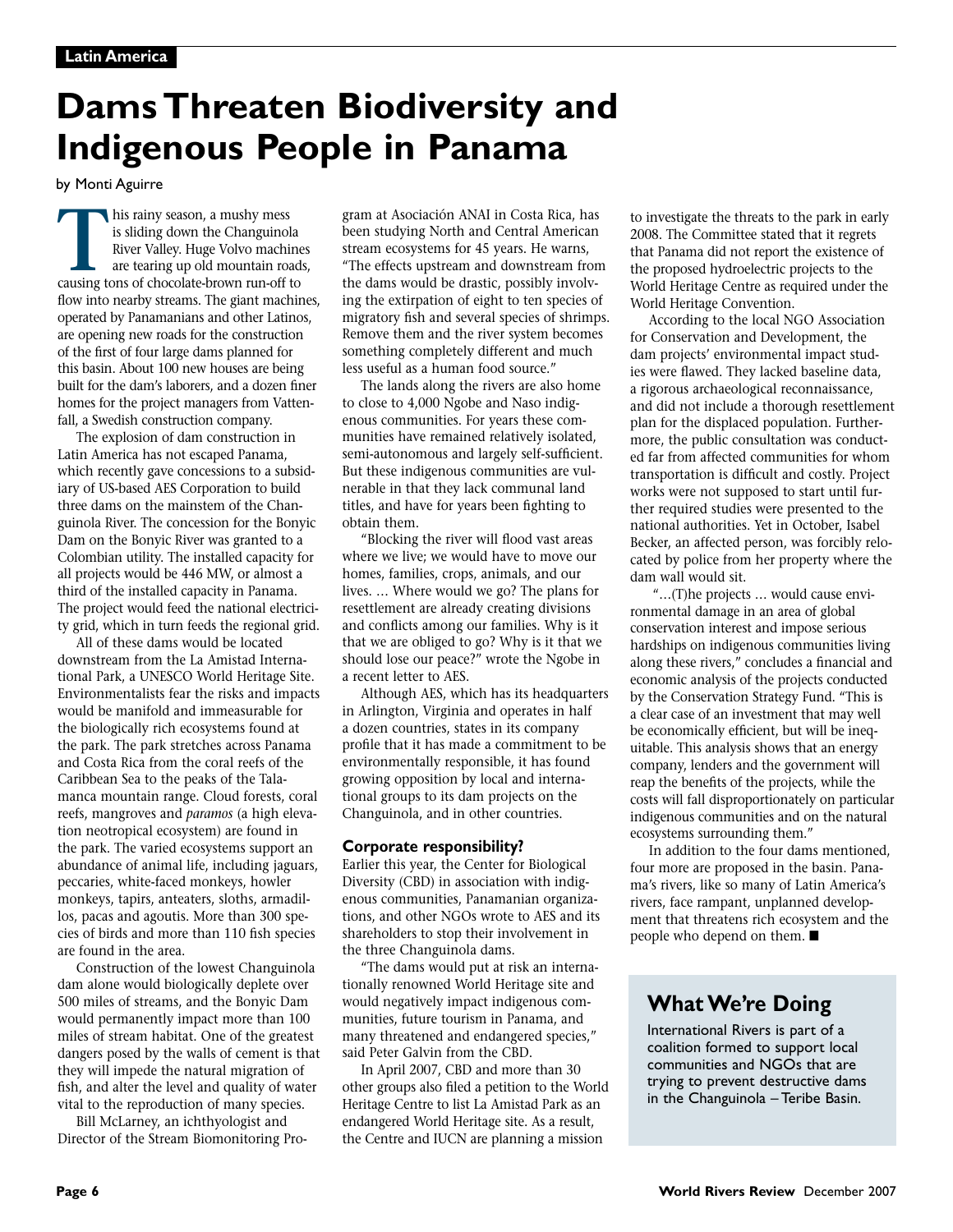### **Renewable Energy a Practical Alternative for Cuba**

by Fabiola Bueno Sánchez

**Cuba represents an important model for renewable energy deversion power of the sum of the sum of the sum revolution really took off after the collapse** model for renewable energy development, with projects going back 50 years. The renewable energy of the Soviet Union in 1989, after which Cuba could no longer trade sugar for oil with Moscow and lost most of its petroleum supplies overnight.

Cuba has increased its reliance on a number of renewable energy resources, including biomass, biogas, small-scale hydroelectric, solar and wind power. The use and development of these renewable energies has helped to overcome many of the country's social and economic problems.

The Cuban archipelago is made up of the main island of Cuba, the Isla de la Juventud, and more than 4,000 other smaller islands and keys in the Caribbean Sea. Cuba has a population of more than 11 million people, of which 75% live in urban areas.

Historically, one of the principal sources of renewable energy in Cuba has been biomass from sugarcane. Up until the early 1990s, the Cuban sugarcane industry was responsible for the production of 10% of the electricity generated in the country. However, due to the decline in the value of sugar prices on the international market, about half of the sugarcane processing factories were closed, which forced the industry to restructure and reduce its production. As a result, energy production from sugarcane has dropped significantly in the past 15 years.

Biogas is another major renewable energy source in Cuba. Biogas is produced by the anaerobic decomposition of organic wastes and is a low-cost source of renewable energy that is used for household cooking and the generation of electricity. Biogas also produces useful byproducts such as fertilizers and food for fish and poultry production. For this reason, biogas is promoted and developed for use in schools, rural homes, tourist facilities, and in factories, which might otherwise depend on thermal generators.

Due to the limited size and minimal flows of Cuba's rivers, hydroelectricity has not been an important source of renewable energy for the island. Nonetheless, 176 hydro power plants have been developed in order to exploit the available water resources. This includes:

■ 138 pico hydro projects with a total of 3,033 kw installed capacity, nine of which are connected to the national grid.

- 32 micro hydro projects with a total of 4,030 kw installed capacity, 12 of which are connected to the national grid.
- 5 small-scale hydro projects with a total of 7 MW of installed capacity, all of which are connected to the national grid.
- 1 medium-scale, grid-tied hydro project with 43 MW of installed capacity, operated by the government.

The development of solar photovoltaic energy has been one of Cuba's renewable energy triumphs. All rural schools and health clinics in Cuba have been powered by solar PV energy, as well as five hospitals, 1,800 television viewing centers, homes and other off-grid installations. To carry out the ambitious school electrification project, local NGOs Cubasolar and Ecosol trained brigades in each of the provinces on how to install PV systems. Twenty-five brigades went to the rural areas, installed the systems and trained local people in system maintenance. Teachers help with basic maintenance, but schools also receive regular maintenance visits from qualified technicians. There are also repair shops in each province.

Passive solar energy is used for solar drying of agricultural products, while solar thermal is used to heat water for domestic and industrial applications.

In April 2005, as part of the government-sponsored Revolución Energética, a committee on wind energy was formed to investigate the potential of wind energy in Cuba. The group analyzed all of the islands'

potential wind project sites. Model wind farm projects have since been built on the islands of Turiguanó and Canarreos, which are in the process of being replicated in other areas of the country.

#### **Public education key**

An important consideration for the implementation of any renewable energy source is consumer education. The comprehensive training and education of energy users has played a pivotal role in the successful widespread implementation and use of these non-traditional energy sources in Cuba.

The National Program for a Sustainable Energy Culture has been the platform for the massive dissemination of renewable energy education in Cuba. The principal objectives of the program are to promote, prioritize, strengthen and reinforce the use and development of renewable sources of energy in a rational and sustainable manner, and to contribute to the emergence of a new culture of energy awareness. The emphasis is on the need to use and develop sources of energy that are locally available and respect the environment, while also reducing the demand for energy.

Local and national government leaders, media sources, health and education programs, community organizations, and other institutions work together to project the underlying message for a Sustainable Energy Culture, promote the use of renewable energy sources and the importance of energy  $conservation.$ 



*Solar panels in Cuba's "Cuchillas del Toa" biosphere reserve. These panels provide electricity for the forest keepers' buildings.*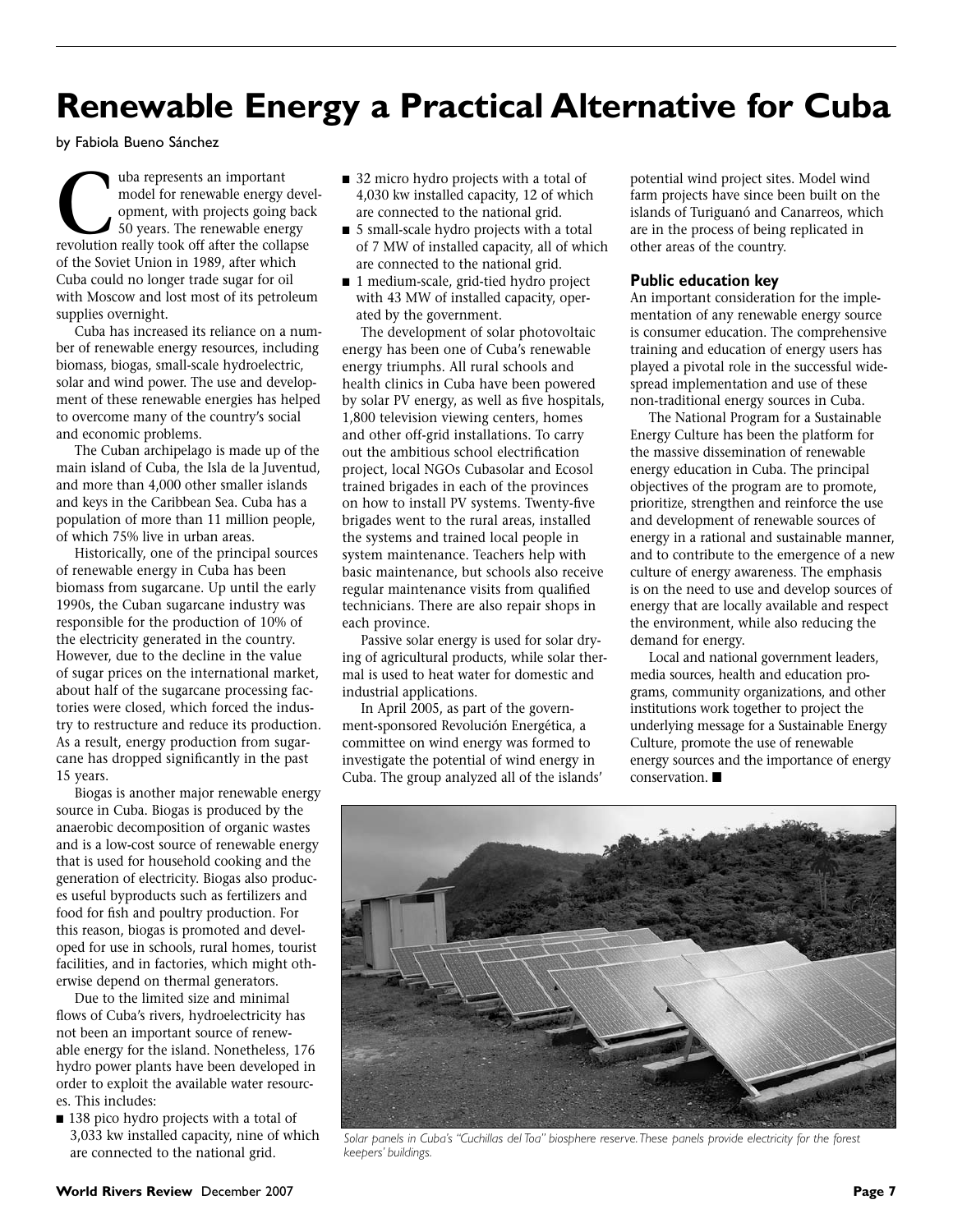# *Ecuador's Water Crisis: Damming the Water Capital of the World*

*by Matt Terry*



*San Rafael Falls. Photo: Matt Terry*

cuador is a watery wonderland. Although small (it is roughly the size of New Zealand), it is home to more than 2,000 rivers and streams, at least 17 distinct indigenous groups, and the greatest level of biodiversity of any country in the world in relation to its size. Located in the headwaters of the Amazon basin, Ecuador has more available freshwater resources per capita than almost any other country. No wonder it was recently designated the "Water Capital of the World" by the Panamerican Health Organization. Yet despite this apparent abundance of liquid wealth, Ecuador is in the midst of a water crisis. Most of the nation's water conflicts begin with the lack of solid information. Ecuador does not have a modern hydrological monitoring network to adequately evaluate river flows. Multiple proposals for dam and diversion projects for drinking water, irrigation, and energy *E*

production based on "median annual flows" have resulted in unbalanced water-resource planning and prompted the government to grant concessions that exceed the amount of available water. These "median" values are simply the average of the maximum and minimum flows recorded, and result in distorted flow projections of up to four times the level that is typically observed. In addition, changing climate trends have altered rainfall patterns while widespread deforestation and poor land management practices have further reduced the capacity of the rivers to maintain stable base flows.



*Topo River. Photo: Matt Terry*

While overly ambitious projects are built without the available water to feed them, existing water infrastructure has been allowed to deteriorate – a condition that leads to acute levels of inefficiency and puts greater demand on water resources. In many cases, municipal drinking water systems register losses of up to 65%. In many irrigation

systems, only 15% of the water reaches its intended destination, while the rest is lost to infiltration through unlined canals, breaks, and poor connections. Inevitably, this inefficiency leads to over-consumption, which in turn incites conflict for a limited resource.

In its struggle to meet growing energy demands, reduce emissions of greenhouse gases and lessen dependence on costly fuel imports for thermal generators, Ecuador has proposed the implementation of up to 226 new hydroelectric projects. Unfortunately, Ecuador's past dam projects (which had an installed capacity of 1,750 megawatts in 2006) have a history of being substantially oversized, and have left large environmental footprints without delivering the promised energy benefits.

For example, the Daule-Peripa Dam has an installed capacity of 213 MW yet generates an average of only 80 MW. The Paute Dam has an installed capacity of 1,075 MW, yet for several months of the year produces as little as 15% of its installed capacity. Ecuador's highly variable production from hydroelectric projects results in an everincreasing dependence on fossil fuel imports to cover the energy deficit caused by these highly inefficient dams.

The use of carbon credits as incentives for hydro development is steadily gaining ground in Ecuador. There are currently close to 30 hydro projects applying for consideration under the Clean Development Mechanism, and four of these have already been approved. These projects claim to displace the use of fossil fuels for energy production. In most cases, the projects are not actually replacing a thermal power plant, and may cause other significant environmental impacts. Despite the well-meaning intentions of the program to offset emissions of greenhouse gases, the most positive impact of the program may be a steady bonus in the pockets of hydro developers.

Almost every hydroelectric project being developed in Ecuador faces intense opposition. The lack of transparent and open processes for public participation is a key factor in the widespread conflict and unrest. Many projects are planned and approved without meaningful public input and/or local consent. As a result, protests have become more frequent (and occasionally violent).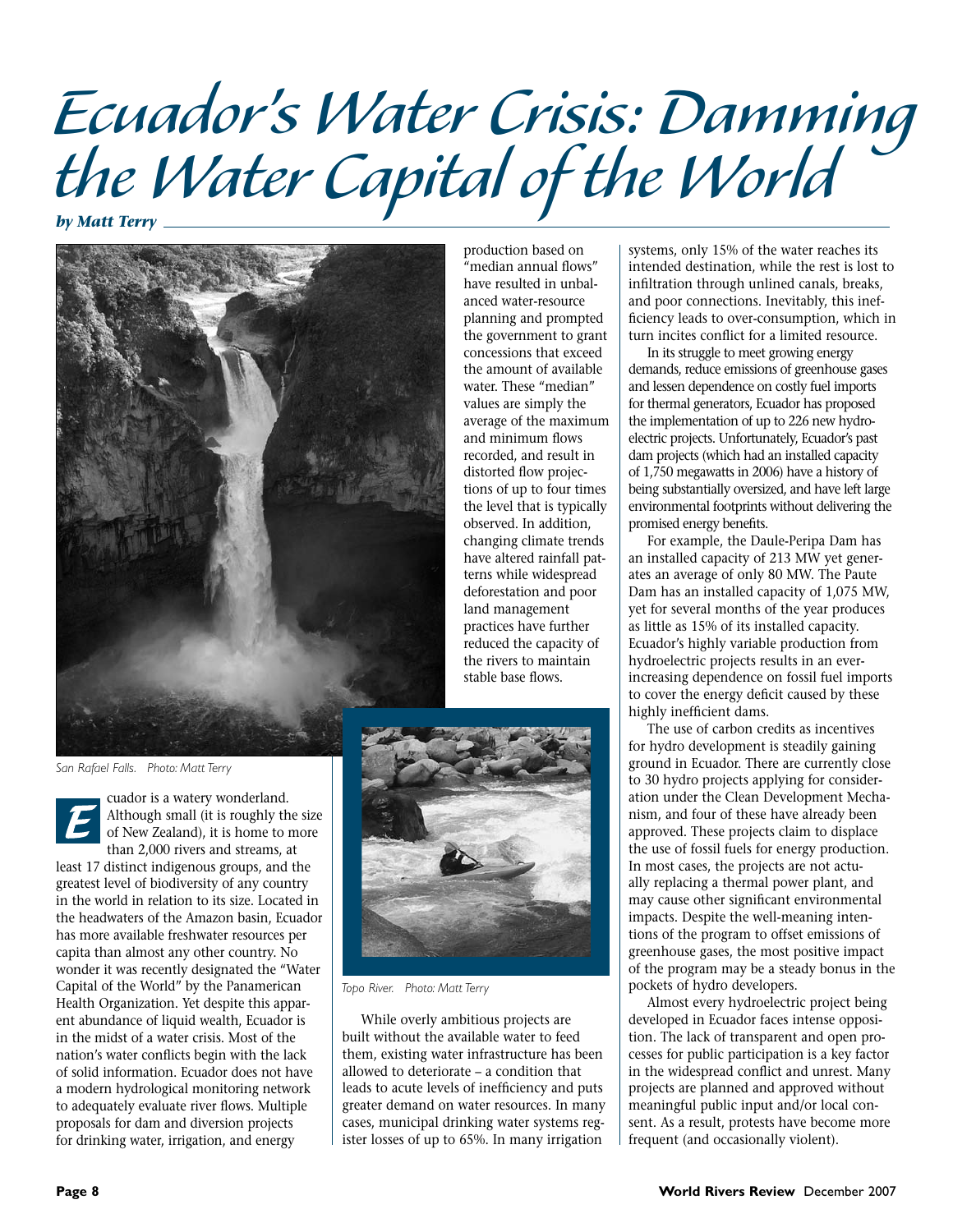The following proposed projects are at the forefront of the debate over water infrastructure in Ecuador:

#### ■ Baba Multipurpose Project

**(42 MW):** This project would divert water from the Baba River to the existing Daule-Peripa reservoir to boost its capacity for drinking and irrigation water and produce additional hydropower. The project has continued to generate opposition even after the reservoir area was substantially diminished, and the affected population reduced by 90%. The project remains a very sensitive issue, as many of the people who would be affected by it were already displaced by the Daule-Peripa project and were not adequately compensated.

#### ■ **Topo Hydroelectric Project (29 MW):**

Rivers often form important cultural and ecological corridors, and prevent the fragmentation of critical habitats. Currently renowned as an international destination for expert kayakers, and designated a "Gift to the Earth" by WWF for its riparian habitat and outstanding biodiversity, the Rio Topo is a unique resource that faces an uncertain future. This proposed hydro project would dewater a significant portion of the river that is home to torrent ducks, newly discovered orchids, and more than 17 rare and endemic plant species. One plant found in the project area is a critically endangered aquatic species at risk of extinction; it depends on dynamic natural flows to maintain its sensitive habitat conditions, and is found nowhere else in the world. Critics question the need to build a hydro project in such a sensitive habitat area, and have launched legal action to stop it. There is also doubt whether the project will deliver the promised benefits, as no flow studies were done directly on the Topo River; instead, the hydrologic data used for the project design was extrapolated from other drainages.

Although the Topo project was originally proposed as a 10 MW run-of-river project, it is now promoted as a 29 MW project, even though the hydrologic studies used for the project design indicate a viable production of only 6-10 MW throughout most of the year. Meanwhile, the company promoting the project has divided local communities and even families by offering incentives and promising benefits. The decisions made regarding this project will set an important precedent for how the government considers existing river users and unique biodiversity in the development of hydroelectric projects. **n Proyecto Ríos Orientales:** This largescale, multi-purpose, transcontinental water diversion project would divert water from

up to 30 Amazon drainages for the needs of the growing populations on the west slope of the Andes, including the capital city of Quito, whose population is expected to reach three million by 2025. Quito's water utility has already developed several major transcontinental diversion projects, but claims that this project is the only option for providing water to the growing population for the next 50 years. Meanwhile, opponents argue that Quito should first reduce

its water consumption, which is one of the highest per capita in Latin America, by modernizing existing infrastructure. Bringing down losses in the system, which run from 36-45%, to acceptable standards could eliminate the need for building new projects and would improve water quality at the same time. The project is currently blocked by legal action from local governments in the Amazon region.

#### ■ Coca-Codo Sinclair (1,500 MW):

Construction began on this project in the mid-1980s, but the project was suspended in 1987 after Volcano El Reventador erupted and devastated the entire region. Although the volcano is still quite active, a new version of the project has been proposed which supposedly takes geologic issues into account and nearly doubles the installed capacity. The project would develop a road and transmission line corridor into a currently roadless, protected area that is part of the Sumaco Biosphere Reserve, and would threaten to de-water San Rafael Falls, which at 146m (480 feet) is the largest waterfall in Ecuador and an incredible scenic attraction.

**n** Regional Integration: A proposed competitive trade route between Asia and Brazil includes Ecuador as a central port connection, land bridge and freshwater shipping channel. The project is part of the South American Regional Infrastructure Integration Initiative (IIRSA). In order for the trade route to be competitive with the Panama Canal, the Napo River would need to be dredged and channelized to maintain a navigable route for heavy barge traffic. Hong Kong-based Hutchison Holdings has already committed over US\$520 million to developing the Pacific port terminal in Manta, Ecuador. There is widespread concern about the impacts to the Napo River basin and the indigenous populations and territories along the route, as well as the implications for investment in new water and energy projects that would not otherwise be considered.



*Protests against dams have become more frequent. Photo: Matt Terry*

#### **Energy Alternatives**

While it is generally accepted that hydroelectricity will always be an important part of Ecuador's energy portfolio, where and how new projects will be developed and the standards to which they will be held are under increasing scrutiny and debate. With nearly every proposed hydro project being blocked by strong opposition, it is clear that alternative renewable energy options must be pursued.

The optimization of existing hydro projects and the modernization of the country's electrical distribution system are key areas to start. In 2006, there were losses of 3,053,858 MWh in the system, which is equivalent to nearly a quarter of the nation's energy consumption.

The Ecuadorian Rivers Institute promotes geothermal power as the best option for developing secure and renewable energy in Ecuador. Despite tremendous geothermal potential throughout the Andean subduction zone, with over 500 MW of geothermal sources already identified, none has been developed.

The potential for wind energy is only starting to be explored. The mountain and coastal regions offer many promising options. There are currently three wind power projects being developed in Ecuador that will provide up to 30 MW of renewable energy into the grid.

The possibilities for developing sensible micro-hydro projects, novel applications of free-flow kinetic turbines, as well as traditional solar PV present other attractive solutions for remote off-grid areas.

Now is the most critical time for addressing water management issues in Ecuador and exploring viable alternatives, before controversial projects are implemented and unique rivers and watershed habitats are lost forever.  $\blacksquare$ 

*The author is the founder of Ecuadorian Rivers Institute. He lives in Tena, Ecuador.*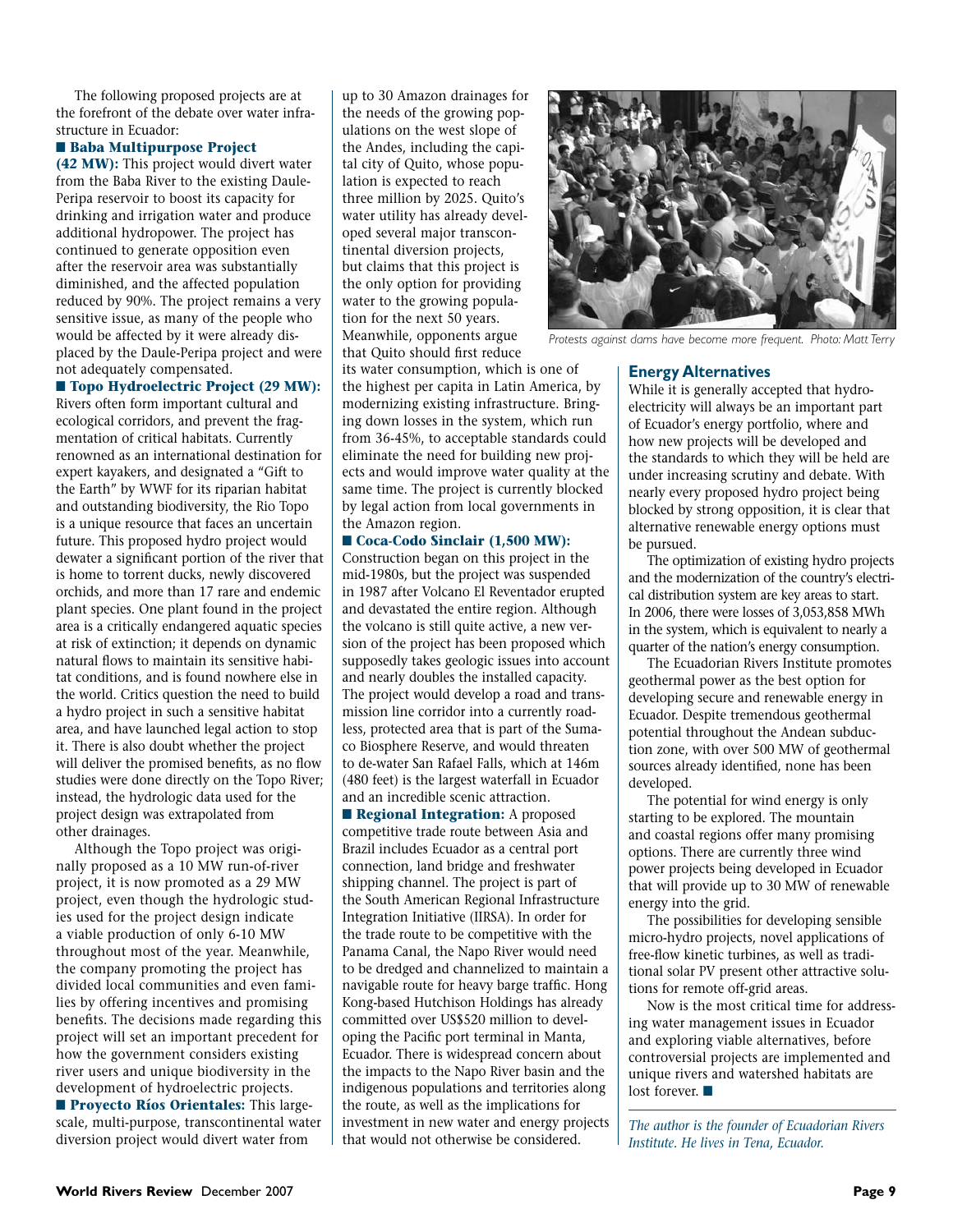### **Running on Empty**  *China Gambles on Massive Water Transfers to Solve Crisis*

by Susanne Wong

**Beneath the booming factories and verdant fields of Northern China, groundwater supplies are rapidly drying up. The water table around Beijing drops five meters each vear. Some** verdant fields of Northern China, groundwater supplies are rapidly drying up. The water table around Beijing drops five meters each year. Some deep wells around Beijing must be drilled up to half a mile deep before reaching water, according to the World Bank. Chronic water shortages have left cities without adequate drinking water and affected plans for economic development.

Scientists now estimate that the aquifers beneath the North China Plain will dry up in 30 years. "There's no uncertainty," said hydrologist Richard Evans, who has worked as a consultant for the World Bank and China's Ministry of Water Resources. "The rate of decline is very clear, very well documented. They will run out of groundwater if the current rate continues."

When you consider that 200 million people live on the North China Plain – the region bounded by the Hai, Huai and Yellow rivers – and 60% of the water they use comes from groundwater, the statistics are sobering. The North China Plain is home to the megacities of Beijing and Tianjin and the provinces of Hebei, Henan and Shandong.

The evolution of this crisis is complex. Since 1949, water use across the country has quintupled. After massive flood damages in the 1960s, Chairman Mao Zedong embarked on a campaign of building dams and canals that altered the country's hydrology and natural landscape. As cities grew, water from reservoirs started flowing to cities, bypassing farmers. Farmers, encouraged to help the government achieve its goal of grain selfsufficiency, began pumping more and more groundwater to grow wheat. As cities grew, they began mining groundwater as well. To make matters worse, scientists now conclude that climate change has reduced rainfall in the region.

The country's focus on economic growth and agricultural self-sufficiency has left little room for consideration of environmental impacts. Chinese industry uses 4-10 times more water for production than industrialized countries, according to the World Bank. Irrigation accounts for about 70% of North China's total water use, yet water use efficiency is only about 40%. In the US, water use efficiency rates of 75–80% are considered to be a good standard.

#### **Replumbing the country**

To address the water crisis, the Chinese government has turned to a grandiose engineering scheme originally conceived by Chairman Mao. Named the South-North Water Transfer Project, the US\$62 billion scheme would ship 12 trillion gallons of water per year via three canals from the Yangtze River in the South to the Yellow River basin in the North. This is equivalent to nearly half the amount of water consumed in California annually. Construction on the eastern and central routes is already underway and expected to be completed by 2008 and 2010, respectively. The controversial western route, which would involve the construction of several dams in the upper Yangtze River basin and hundreds of miles of tunnels through the Bayankela Mountains, remains in the planning stages. The entire project is projected to take 50 years to complete.

The primary beneficiary of the project's water is cities and industries. The eastern route will provide water for domestic and industrial water use for Shandong and Jiangsu provinces. The central route is to provide water for more than 20 cities, including Beijing and Tianjin. Farmers will be the last to benefit from project water, if at all.

In 2006, one of the Ministry of Water Resources' lead project proponents, Zhu Ruixiang, claimed that once the project is complete, "the present conflicts caused by competitive water users… shall be alleviated. Water demand of agriculture and ecologic system shall be met and over-exploitation of groundwater shall be controlled."

Despite such claims, high-level government officials have recognized that the project won't solve China's water problems.

The government is strongly concerned about water quality along the eastern route of the project, which will rely mostly on existing canals, riverbeds and lakes. Because water along this stretch is already very polluted, many are concerned that the eastern route will become a conduit for run-off from factories and farms. Companies are also scrambling to build new industrial parks along the proposed route and are likely to dump their wastewater into the canals. Some are worried that pollution may be so severe that the water in the eastern route will not be fit for use.

During the 2006 National People's Congress meeting, Premier Wen Jiabao tried to allay concerns by declaring that China would emphasize "the prevention and treatment of pollution at the sources and along the routes" of the project. The majority of funds for the eastern route are earmarked for the construction of pollution control facilities.

In an effort to encourage water conservation, the project is likely to involve increased water tariffs. However, some cities and provinces are saying that they may pass up project water if it costs too much.

Diversion of water from the Yangtze will likely worsen pollution problems along the river. Roughly 40% of China's wastewater is now dumped in the Yangtze, according to *The New York Times.* As water is diverted northward, less water will be available in the Yangtze to dilute pollution. This will negatively impact biodiversity along the river.

Social impacts are also expected to be great. Roughly 300,000 people are to be resettled by the project. The majority of resettlers would be displaced by the raising of Danjiankou Dam for the central route. Given China's poor experience with dams and resettlement, many more are likely to be affected and their livelihoods disrupted.



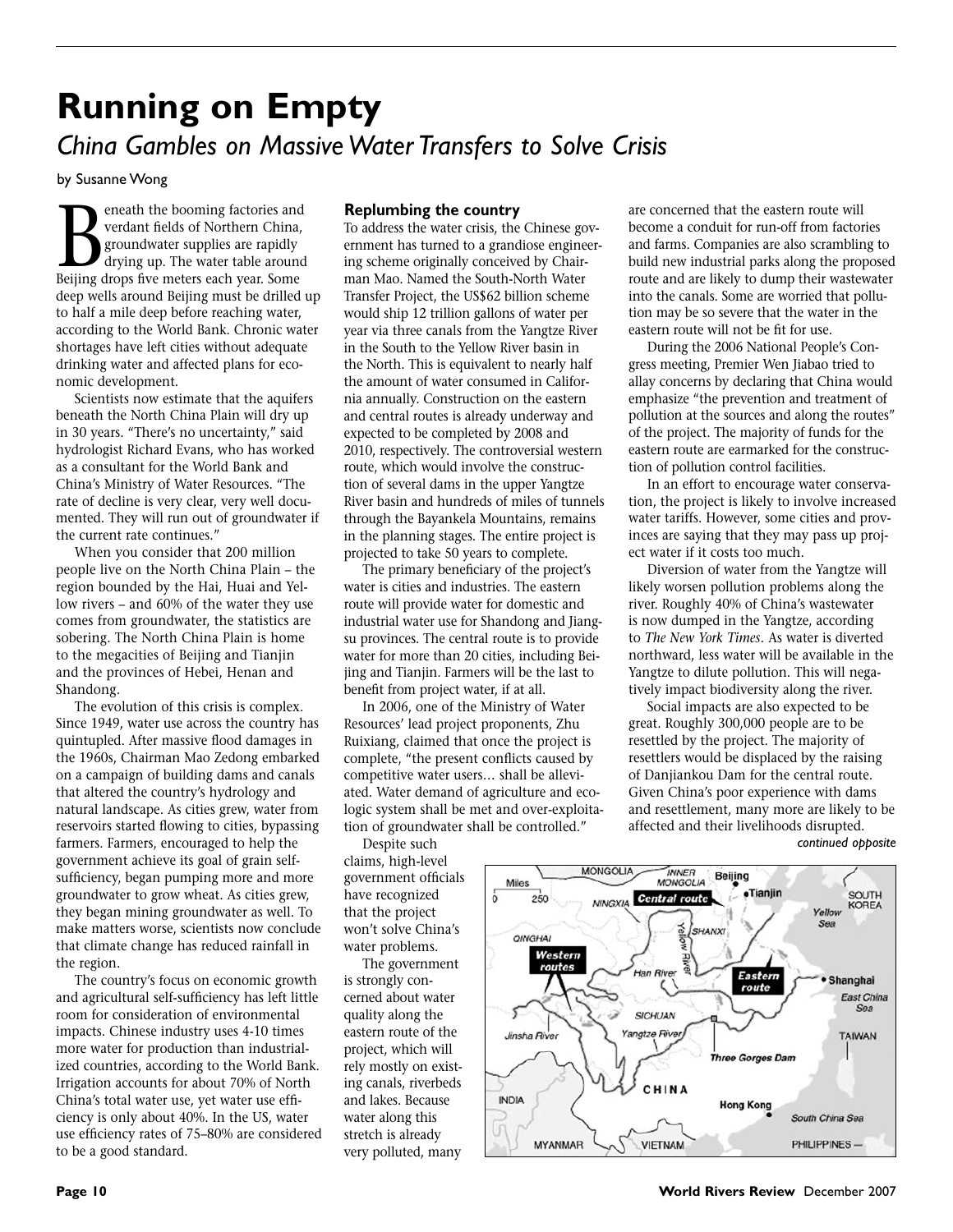### **Brazilian Bishop on Hunger Strike to Protect River**

by Lucigleide Nery Nascimento

In early December – two weeks into a hunger strike by a Brazilian Catholic Bishop to protest the diversion of the São Francisco River for industrial use and agribusiness – a federal judge ordered n early December – two weeks into a hunger strike by a Brazilian Catholic Bishop to protest the diversion of the São Francisco River for industrial uses work on the huge engineering project suspended.

Bishop Dom Luiz Flávio Cappio began his latest hunger strike to protest the Brazilian government's plans to divert the São Francisco River. Bishop Cappio, 61, first gained international intention with an 11 day hunger strike in October 2005, which he ended after receiving a commitment from President Luiz Inácio Lula da Silva to conduct a public dialogue on alternative ways to meet semi-arid northeast Brazil's water and development needs. Bishop Cappio now says Lula did not keep his word, and has instead begun construction of the massive project.

The 2,700 kilometer-long São Francisco River has 168 tributaries, only 99 of which are perennial rivers. It flows through one of the poorest regions of Brazil, where millions live in poverty. The northeast region of Brazil has suffered from desertification and drought, yet agribusiness companies have been the primary beneficiaries of irrigation projects, used mostly to grow export crops.

The US\$3.75 billion São Francisco diversion scheme, one of the cornerstones of Lula's Program to Accelerate Growth, plans to channel water from the river, to be transported through 620 km (387 miles) of aqueducts. The project has been opposed by environmentalists, indigenous people and water experts who say most

of the water will go to the expanding metropolis of Fortaleza and agribusiness, and will not provide water for parched rural communities. According to the Indigenist Missionary Council, a Catholic indigenous rights organization, 22 indigenous groups will be impacted by the diversion.

"Old Chico," as the São Francisco River is affectionately known to the people of the region, is already suffering from the impacts of deforestation, discharge of raw domestic and industrial sewage, and large dam construction which has transformed extensive stretches of the river into a series of reservoirs. The decreased discharge at the river's mouth has caused serious erosion, resulting in the small oceanside town of Cabeço being completely washed out to sea. Critics of the diversion project have argued that the emphasis should be on restoring the São Francisco, through programs of reforestation, basic sanitation improvements, and support to small-scale fishermen and farmers. Although the government has said it plans to carry out a restoration program, its priority has been to initiate engineering works for diverting the São Francisco, and military engineers have been dispatched to begun construction. The project will eventually be built primarily by private construction companies.

Bishop Cappio has lived and worked with communities in the northeast for more than 30 years. He is staging his hunger strike from a church on the edge of the Sobradinho Dam reservoir in Bahia, which is currently at only 14% capacity. In an open letter, the



*Bishop Cappio*

Bishop said, "I am resuming my fast and my prayers. I will only suspend my fast when the military halts its work on the diversion project, and when the project is dropped. There is no other alternative. It is the life of the São Francisco and its people, or the death of a Brazilian citizen." A recent mass to support the Bishop drew 6,000 people.

President Lula told the press that he will not stop construction of the project, saying, "I would rather be on the side of 12 million people than on Luiz Cappio's side."  $\blacksquare$ 

*The author is from the Brazilian state of Bahi.*

*To sign a petition to President Lula on this project, see: http://www.petitiononline.com/dluiz/ petition.html*

#### **China** continued from page 10

Despite the project's high costs and questionable benefits, Chinese water expert Ma Jun has acknowledged that the emergency water shortages in the North have given the country few options. However, if the project's high "external" costs had been considered, government officials would have emphasized alternative methods for solving the water shortage in North China, says Ma.

Many argue that the government should invest in conservation and improving water management practices. "We have to now focus on conservation," said Ma. "We have the same resources and much bigger pressures from growth."

There have also been calls for increased water use efficiency for agriculture. During recent years, China's Ministry of Agriculture undertook a program to use plastic film

and mulches to reduce surface evaporation, introduce drought-resistant crops and use low-flow sprinkler systems.

Increasing water tariffs is also seen as an important step to reduce water use and encourage conservation. Currently, farmers pay for water based on the area irrigated, as opposed to the amount of water used. Changing the pricing scheme could reduce water use, especially for low-value crops like grains. However, without government programs to offset higher rates, it would likely undermine the already fragile economic viability of many farms.

The potential water savings from rainwater harvesting are enormous. Currently, over 21 million Chinese harvest rainwater to meet their domestic needs. Beijing has 55 pilot projects encouraging the use of rainwater harvesting. Beijing's Municipal Water Authority estimates that 230 million cubic meters of rainwater could be used annually.

"Unlike rainwater harvesting in rural areas, urban rainwater utilization isn't just important for saving water," says Che Wu, a professor with the Beijing Institute of Civil Engineering and Architecture. "It's also important in abating urban flooding, groundwater depletion, and rainwater runoff pollution, as well as for improving urban ecosystems."

Rainwater harvesting presents one important low-cost tool for addressing China's water crisis. The serious shortages and extreme pollution will warrant an aggressive multi-pronged approach. The question is whether China will make decisions thoughtfully to ensure that some "solutions" do not exacerbate water problems in the future.  $\blacksquare$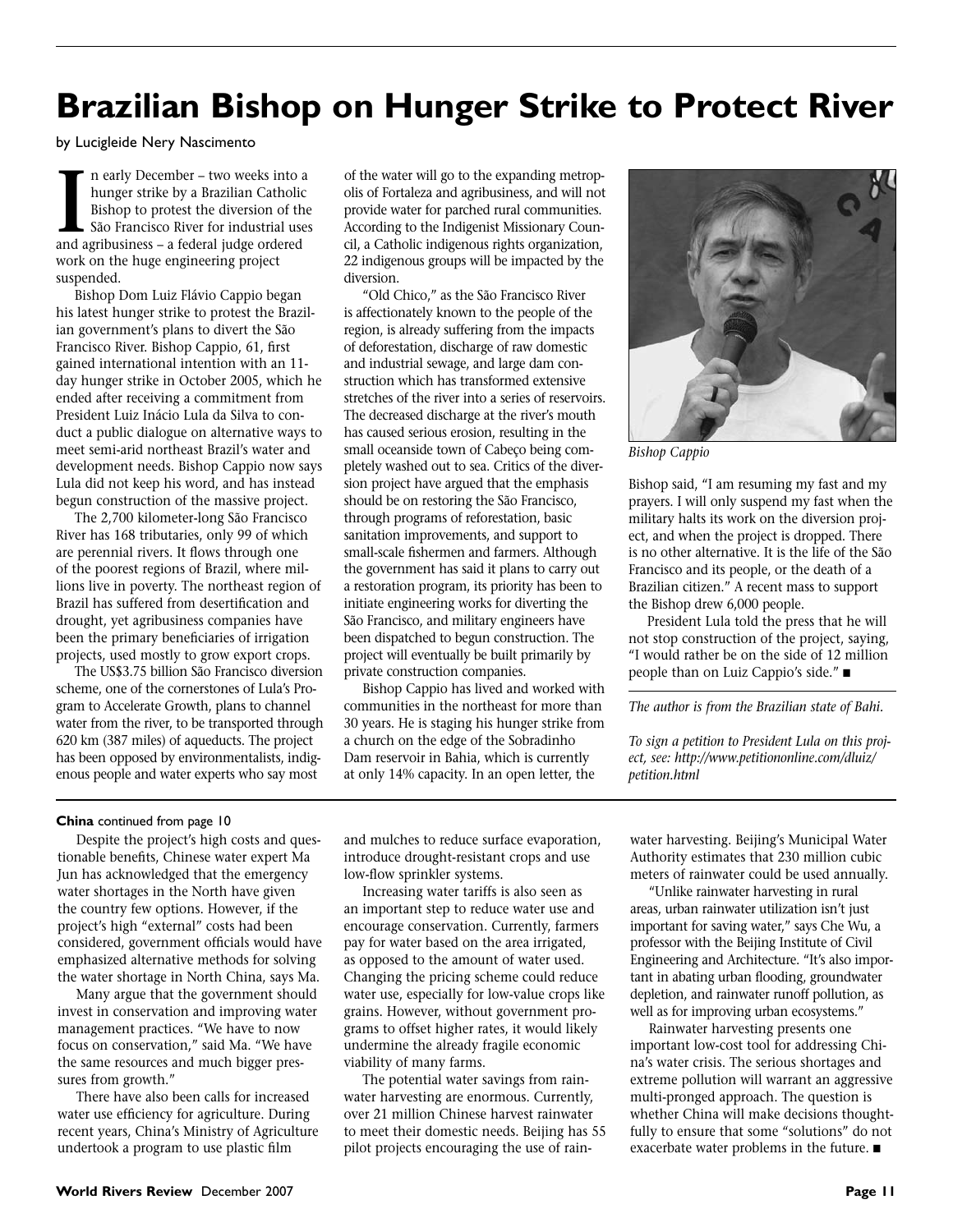# **Corraling the Corps of Engineers**

by Paul Harrison and Jennifer Kefer

**THE MISSISSIPPI River floodplain was once the largest wetland in North America. Regular overflow from the river provided essential habitat for fish and wildlife. Over time, however,** once the largest wetland in North America. Regular overflow from the river provided essential habitat the Army Corps of Engineers ("Corps") has drained over 90% of the floodplain from the river. In the latest chapter of the Corps' assault on the Mississippi, the Corps sought to build a \$112 million levee and pump to wall off and drain the last significant part of the floodplain that remained connected to the river in Missouri. On September 17, District Court Judge James Robertson pulled the plug on the Corps' plans.

Judge Robertson's decision involved two proposed flood-control projects. The first would close a quarter-mile gap in the levee around the New Madrid Floodway, a gap which fish currently use to access tens of thousands of acres of floodplain during high water. The second would install two massive pumps and widen local streams to remove water from the Floodway and the adjacent St. Johns Basin. The St. Johns Bayou-New Madrid Floodway Project would affect as many acres of wetlands as are affected by all the permits the Corps grants to private businesses each year.

The Corps claimed the project would improve production of cotton and soybeans by allowing fields to be planted earlier in some years. Yet this land is already productive after winter or spring flooding, and local landowners were unwilling to pay even one-quarter of the project costs. Moreover, the federal government is already spending millions of dollars to restore similar habitat elsewhere in the country.

The Corps sought to override the requirement that local landowners contribute local funds by promising residents that the project would "eliminate" flooding in the impoverished town of East Prairie. Enticed by this prospect, East Prairie agreed to use its federal economic development aid to pay its share for much of the project. Yet, agency documents reveal that, even with the project in place, East Prairie would continue to flood about once every ten years – as often as it does today. The Corps further conceded that it could eliminate flooding in East Prairie at about one-tenth the cost by simply improving drainage ditches from the town and building a small bypass channel for a local stream. Yet, the Corps rejected this simple proposal, insisting it was not cost-effective. Once East Prairie dedicates its limited federal aid to the project, the town

will not have any funds to implement a more effective alternative.

Fortunately, a project of this size triggers environmental safeguards, which prevent such consequences from going unnoticed. The National Environmental Policy Act requires that the Corps accurately describe environmental consequences in an environmental impact statement. The Clean Water Act requires that the Corps fully mitigate harms and select the least environmentally damaging, practical alternative.

#### **Do the math**

For years, the Corps claimed it could fully mitigate for lost habitat on tens of thousands of acres by planting trees on only 8,375 acres of already inundated cropland. This claim was based on a fundamental math error. Although the Corps' fish biologist acknowledged the error, the agency itself did not admit its mistake for two years, only days before a critical court hearing. In fact, the Corps' own calculations revealed that the agency would need to set aside 3-15 times more land, depending on flooding frequency. To proceed, the Corps would have to provide this additional mitigation, while barely increasing costs.

The Corps did so with a magic pen. It had always planned to leave a small area of wetlands undrained. The Corps claimed it could extend flooding on these wetlands, from an average of 20 days per year today to a maximum of 32 days, by closing levee gates after spring flooding to trap water. According to the Corps, this change would transform these wetlands into "permanent" water bodies, which were assigned a much greater habitat value under the Corps' analysis. In fact, the new wetlands would flood only seasonally and only some years. In addition, the Corps' "mitigation" would separate the river from the floodplain, preventing Mississippi River fish from accessing the floodplain whenever it was flooded.

The District Court condemned the Corps' approach, stating: "The Corps has obviously worked backwards from the mitigation dollars it could afford, tweaking several of its original, fundamental understandings of its mitigation obligations" to make it appear economically viable. In short, the Court concluded, "the Corps has demonstrated its willingness to do whatever it takes to proceed with this project – change definitions, abandon core assumptions – even if its means ignoring serious environmental impacts."

Unfortunately, the St. Johns Project is not unique. The National Academy of Sciences, Government Accountability Office (GAO), Army Inspector General, and esteemed scientists have repeatedly revealed egregious flaws and biases in many of the Corps' environmental and economic analyses. A 2006 GAO report concluded that each of the Corps studies it considered were "fraught with errors, mistakes, and miscalculations, and used invalid assumptions and outdated data." Due to these and other findings, in September Congress passed the Water Resources Development Act, which includes reforms to make the Corps more accountable for mitigating damages and providing for independent review of costly and controversial Corps projects.

There are signs that the Corps may pursue a new approach. For example, in coastal Louisiana and coastal Mississippi, the Corps is pursuing plans to reduce the need for large levees by restoring protective wetlands and implementing programs to storm-proof, elevate, and relocate vulnerable properties. The Corps also recently determined that continued maintenance and operation of the wetlands-destroying Mississippi River Gulf Outlet was not cost-effective, and that the channel should be closed and its environmental damage remediated.

Reforms and a new perspective may prevent the Corps from "cooking the books" in the future, but may not stop the resurrection of the St. Johns Bayou-New Madrid Floodway project. The Department of Justice filed a notice of appeal to avoid missing a deadline, although it is still not clear whether they will actively appeal the decision. Moreover, even absent an appeal, the project's backers in Congress may try to keep it alive. Senator Kit Bond (R-MO) has attempted to circumvent the decision by inserting a provision in the Senate Energy and Water Appropriations declaring the project to be "economically justified and environmentally acceptable" and instructing the Corps to construct it regardless of whether it complies with the Clean Water Act and National Environmental Policy Act. Environmental Defense and a number of other environmental organizations have so far been successful in convincing Congress to reject Senator Bond's rider and preserve the integrity of the judicial decision, but it remains to be seen whether this bad project will stay dead and buried.  $\blacksquare$ 

*The authors are with Environmental Defense.*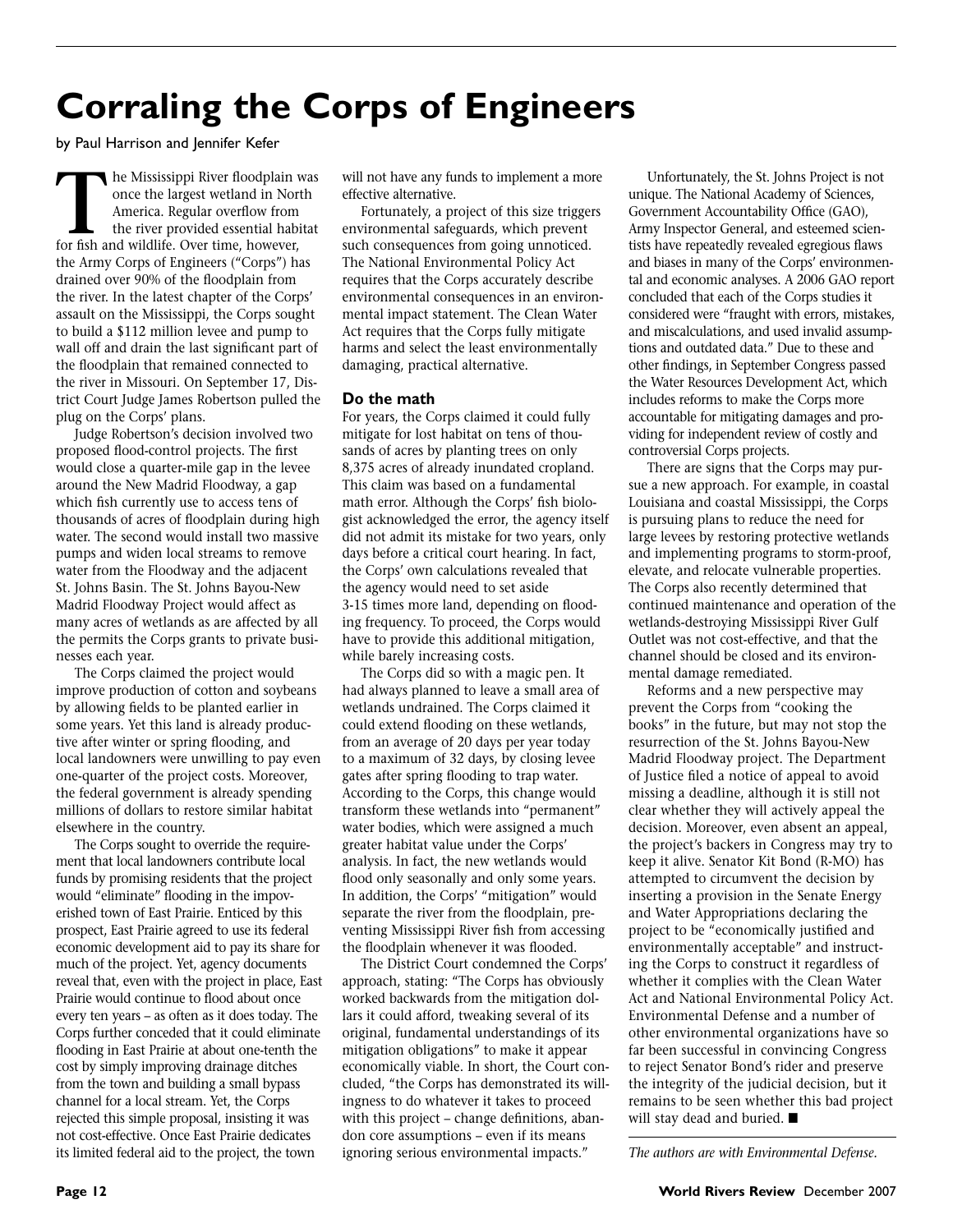

#### **Alternative Power Planning:**

**20 Questions,** by Prayas Energy Group and Kalpavriksh Environment Action Group, Pune/New Delhi, 2007. Available at http://tinyurl.com/25x527

For years, India has been crippled by power shortages and blackouts. Acute shortages of coal and gas have left more than half of its power plants shut down or running at half capacity. To address the crisis, Indian officials are scrambling to construct conventional fossil fuel and hydropower plants and are negotiating deals to build gas pipelines with Iran and Burma.

At this critical juncture, two Indian NGOs that work on energy issues have developed a simple yet compelling booklet to help empower India's citizenry to participate in shaping the national energy future and fight for a better model of power planning. Using an easy to understand questionand-answer format, the booklet outlines the social, environmental and economic costs of large centralized power plants, and explains how conventional power planning favors large power plants at the expense of energy efficiency, conservation and renewables.

The authors argue that we need to stop thinking about energy in terms of "more consumption for more growth" and start thinking about increasing the services energy provides, such as for lighting and for generating livelihoods. Integrated resource planning considers supply-side and demandside measures to increase energy services efficiently and at least cost. These measures include a combination of clean centralized energies, decentralized renewable energies and efficiency improvements.

As well, the "external costs" of energy development must be better accounted for. "[I]f every spurt of 'economic growth' translates into the displacement of thousands of people and irreversible damage to the environment, then our development paradigm also needs serious inspection," they state.

*Alternative Power Planning* gives concrete examples of how integrated resource planning can lead to big results at less cost. In the Indian state of Maharashtra, villagers reduced peak demand by 960 MW by using only essential services during peak hours, reducing theft and getting rid of wasteful appliances. An equivalently sized gas plant would have cost about US\$750 million. *Susanne Wong*

#### **Powering China's Development:The Role of Renewable Energy,** by Eric

Martinot and Li Junfeng, Published by Worldwatch Institute, November 2007.

doubled since 2000, and it is now the second largest user of all kinds of energy in the world. This new report focuses on the green lining to this meteoric energy rise, and concludes that if China's commitment to diversify its energy supply and become a global leader in renewable energy manufacturing persists,

China's electricity use has

WORLDWATCH  $\begin{array}{c}\nS \ P \ E \ C \ I \ A \ L \ \ R \ E \ P \ O \ R \ T\n\end{array}$ Powering China's Development The Role of Renewable Energy

When it comes to the climate impacts of banks, the booklet argues, it's the banks' investments that count, not their staff travel policies. The cornerstone to becoming a climate-friendly bank, according to BankTrack, is to develop and imple-

ment a publicly available climate change policy that spells out how the bank will reduce the climate impacts of its lending and how it plans to finance the transition to a low-carbon economy.

Minimizing the climate change impacts of bank lending is straightforward, asserts BankTrack. Ending support for new coal, oil and gas extraction and delivery and new coalfired power plants is the first step, and would get a bank quite far. Setting clear and ambitious targets on greenhouse gas emissions for investments is another

recommendation that should help banks become climate friendly, step-by-step. Financing renewable energy projects and energy efficiency programs is the way for a bank to play their part in the necessary transition to a low-carbon economy. This guide should be required reading for all the newly hired sustainability managers at private banks around the world. *Ann-Kathrin Schneider* 

**Raising the Bar on Big Dams: Making the Case for Dam Policy Reform at the European Investment Bank,** by International Rivers and CEE Bankwatch Network (2007). Available at www.internationalrivers.org

The European Investment Bank currently has no sector policy for dams, yet in recent years has invested more than 400 million Euros in dam projects that have had huge costs for poor countries ill-equipped to resolve their problems. EIB-supported dams have pushed species to extinction, led to worsening poverty for people forced out by their huge reservoirs, permanently damaged critical natural systems that support millions, and resulted in huge debt burdens. The EIB is now investing or considering investing millions more in future problematic dams that are likely to repeat this sorry history. This report uses case studies from Africa and Laos to highlight the EIB's lack of policies that would prevent it from funding destructive dams, and recommends better analysis up-front of options to meet energy and water needs.

renewable energy could provide over 30% of the nation's energy by 2050.

The report does little to dissect the problems associated with large hydropower dams, which comprises a significant portion of China's "renewable" commitments. But there is much to celebrate in the amazing progress China is making in developing wind, solar PV, solar thermal, and other true renewables. "China is expected to invest more than \$10 billion in new renewable energy capacity in 2007, second only to Germany," the authors state.

Worldwatch President Christopher Flavin puts China's quest for renewables into a global perspective. "If China is able to scale up its renewable energy technologies to the levels needed to have an impact domestically, and if it is able to achieve the low prices needed to succeed in the local market (known in manufacturing circles as the 'China price'), it may be virtually inevitable that these same technologies will soon be adopted on a massive scale around the globe." The next step, which many dam activists in Africa and Southeast Asia no doubt long for, would be for China to help its trading partners develop their own renewable energy capacity rather than the large dams Chinese funders and dam builders are now enabling around the globe.

#### **A Challenging Climate,** by BankTrack, December 2007. Free from www.banktrack.org.

This new publication demonstrates how private banks can play their part, and even a leadership role, in a climate-friendly future.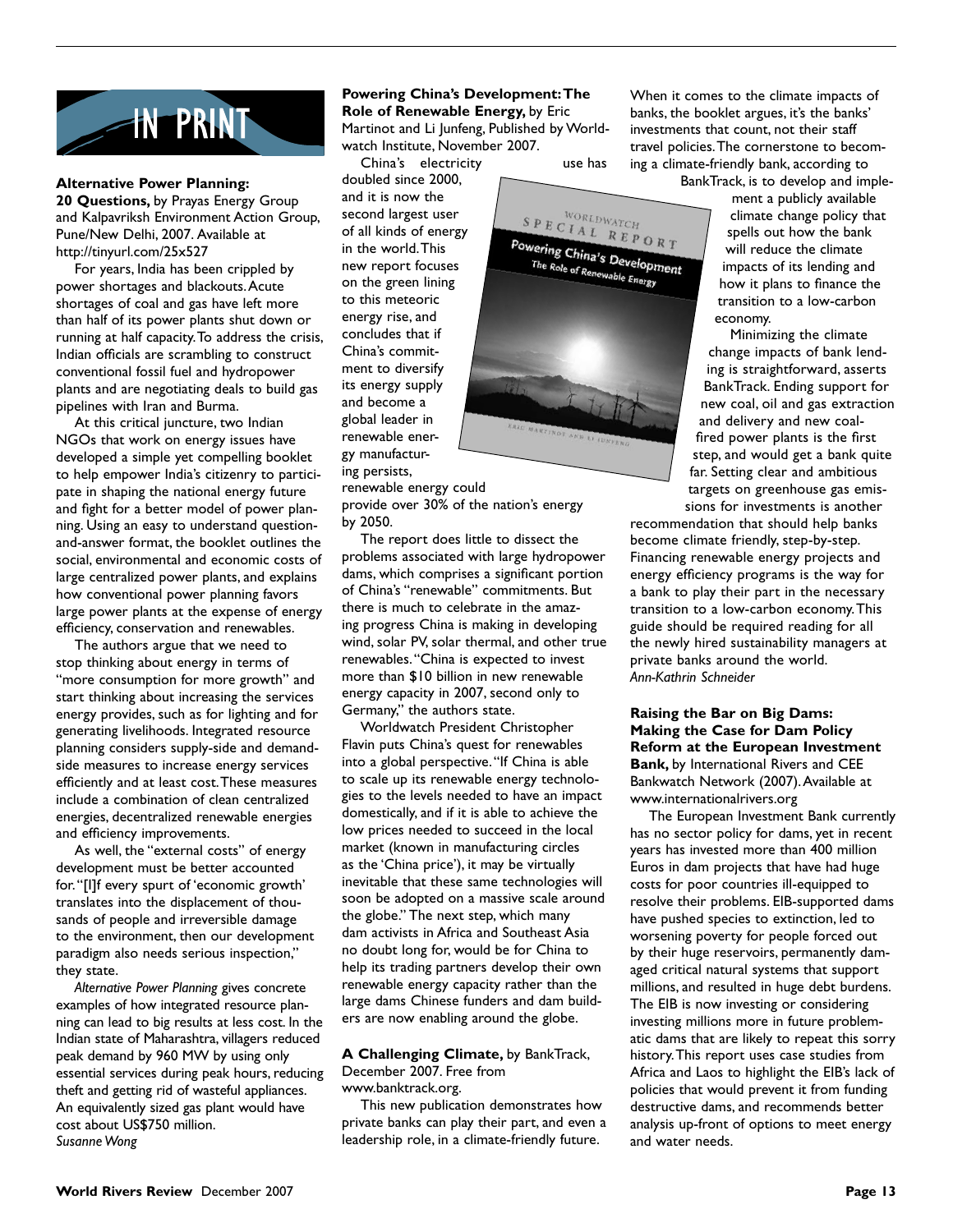

**GABON:** The government has approved a dam to be built at the site of what has been described as the most beautiful waterfall in Central Africa, to power a mine that will supply China with ore.

Kongou Falls, located in Ivindo National Park, has been chosen as the site for a hydroelectric dam to power the US\$3.5 billion Bélinga mine, now being carried out with financing from Chinese firms. China will be the sole client of the project, but is offering a package of development projects with the mine, including 560km of railroad lines, a deepwater port, and the dam.

According to a new report by the Centre for Chinese Studies, a South African research body, "This 'coalition investment project' of Chinese companies across diverse sectors is a developing trend in investment in Africa's extractive industries."

A coalition of local environmental groups called Environment Gabon laid out their concerns in a document presented to President Omar Bongo in September. The groups question why a decision on the dam appears to have been made before an environmental impact assessment was undertaken, as required by law.

The statement further calls on the Ministry of Mines to make public the project feasibility study, which indicates that about 30,000 jobs are to be created. The groups ask: "how many are reserved for the Gabonese, when we know the natural tendency for Chinese firms ... to bring in, extensively, workers from their country?"

Local environmentalists believe that approval of the dam will also lead to the declassification of Ivindo National Park, opening the door to commercial exploitation of Gabon's 12 other parks. These reserves were just created in 2002.

Currently, in contravention of Gabonese law, large contracts with Chinese companies are not discussed in Parliament, but instead are approved by a committee within the National Assembly.

**US:** A new agreement on water sharing will help seven Western states handle a growing water crisis in the Colorado River basin, but will do little to reverse unsustainable development practices or help restore the ailing river and its delta.

Facing the worst drought in a century and the prospect that climate change could have long-term impacts on the Colorado River's flow, the new accord puts in place new measures to coordinate the management of the region's two largest reservoirs, Hoover Dam's Lake Mead and Glen Canyon Dam's Lake Powell. These two reservoirs have gone from nearly full to about halfempty in the past eight years.

The agreement will end a decades-old "use it or lose it" approach to water stored at Lake Mead. Previously, the three lower basin states had to abandon unused water at the end of the year; now they are encouraged to store it. This is expected to lead to new offstream reservoirs, especially in California.

For example, one of the pact's agreements allows water managers in the Las Vegas area, which gets 90% of its water from the Colorado, to get a greater share of Lake Mead water in exchange for financing a reservoir in California. This reservoir will store river water destined for Mexico but beyond that country's entitlement by treaty. Mexico was not invited to the negotiating table for the new pact.

John Weisheit, with the Utah-based group Living Rivers, told *The New York Times*  that the agreement sends the message that continued growth is more important than sensible water management. He said greater emphasis should have been placed on water conservation.

"There is more water on paper than there actually is on the landscape," he said. "They are looking at this in a way that will allow more development even though the water is not theoretically there."

**IRAQ:** The largest dam in Iraq is in serious danger of imminent collapse that could unleash a huge wave of water, possibly killing thousands of people and flooding two of the largest cities in the country, according to the US Army Corps of Engineers.

A 2003 report by US experts found that Mosul Dam's foundation was "leaking like a sieve and ready to collapse." More recently, the corps has labeled Mosul Dam "the most dangerous dam in the world."

"Assuming a worst-case scenario, an instantaneous failure of Mosul Dam filled to its maximum operating level could result in a flood wave 20m deep at the city of Mosul, which would result in a significant loss of life and property." As many as 500,000 people could be killed if the dam failed.

been ineffective and marred by corruption. The Corps of Engineers is recommending building a second dam downstream as a backup. But Iraq's government is resisting the costly project and says it is not necessary.

The dam has been a problem since it was completed in 1984. It was built on watersoluble gypsum, which caused seepage within months of its completion and led investigators to describe the site as "fundamentally flawed."

**CHINA:** In November, China announced new plans to confront the growing environmental and geological problems around the Three Gorges Dam. High priorities include improved efforts at water and sewage treatment flowing into the reservoir; creating ecological buffer zones along the reservoir's shoreline; and improving the monitoring and management of geological problems like landslides in the steep mountains above the reservoir.

Landslides in the dam area killed at least 13 people earlier this year, according to local news reports and the dam environmental agency. In response, more people will be relocated out of the reservoir area.

The dam's human and environmental costs have soared since the reservoir began filling. More than one million people have already been forcibly displaced by the project, which is the biggest resettlement in dam-building history. The project's resettlement has been plagued by corruption and serious human rights violations. Auditors reported in January that approximately \$37 million has been embezzled from project resettlement funds.

Since dam construction was finished in 2003, the water level has risen in stages, reaching 156 meters last year.

Other environmental problems associated with the dam (the world's largest to date) include massive algal blooms, damage to downstream fisheries, and soil erosion.

**JAPAN:** Nomura jellyfish, which can measure two meters across and weigh up to 200 kilos, have in recent years been drifting in huge swarms off the coast of Japan, reports the *Wall Street Journal.* The huge jellies rip and clog fishermen's nets and poison fish.

Until 2002, the jellies were seen only occasionally in Japanese waters. But for the past five years, they have been swarming every year into the Sea of Japan.

Scientists have various ideas about what causes the outbreak, from pollution to warming seas. Research on ocean currents suggests the jellyfish are breeding off the Chinese coast near the mouth of the Yang-A \$27 million effort to fix the dam has *continued opposite*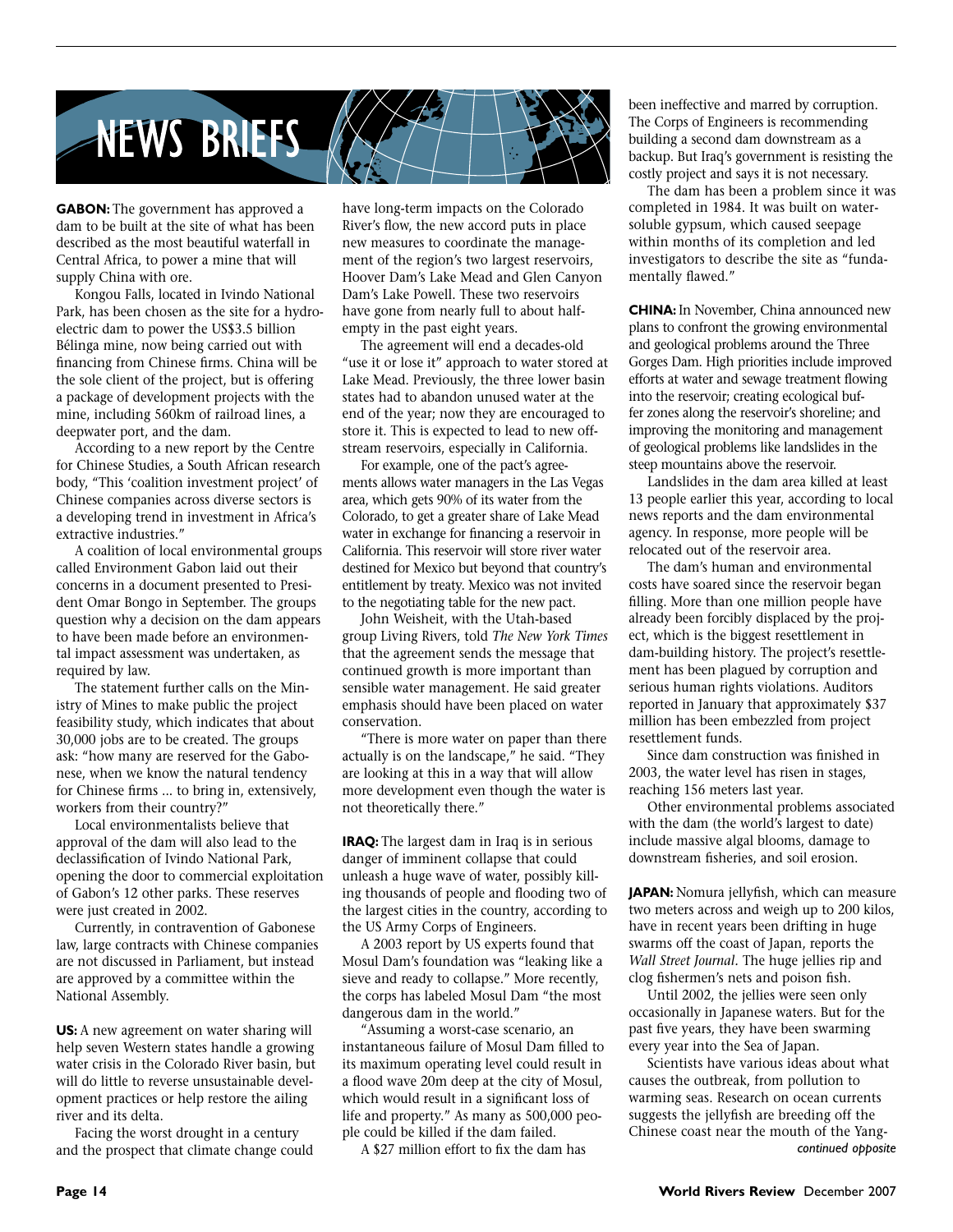#### **News Briefs** continued from page 11

tze River. One theory is that pollution, perhaps linked to industrialization in China, is helping create more algae in the sea. Others believe there is a link to the Three Gorges Dam, which has been changing water flows from the Yangtze to the sea, according to the *Journal*.

A dam on the Danube between Serbia and Romania, completed in 1972, changed the river flow, after which the jellyfish population of the Black Sea exploded.

Chinese officials and scientists deny that China's activities caused the outbreaks.

**PHILIPPINES:** Schoolchildren in Quezon province are contributing from their own allowances to help fund a campaign against government dam projects in the Sierra Madre mountains.

Chyrralenin Suapero, a Grade 2 pupil of the Disciple Christian School in Infanta, said she contributed one-quarter of her daily school allowance to support the anti-dam campaign. "My schoolmates have also affixed their signatures. Some of them also gave portions of their allowance. And we're all willing to contribute more to stop the dams," she said.

The environmental group Task Force Sierra Madre (TFSM) has been conducting a signature drive among the residents in the region to stop the government's plan to resurrect the Laiban Dam project and construct the Kanan B-1 hydroelectric dam. Both dams would be built in an active earthquake zone.

"Before we asked the people, especially the schoolchildren, to sign the petition, we fully explained to them the contents of the document. The teachers painstakingly clarified and translated every word of the petition to their students for their full understanding," said a TFSM spokesperson.

The 113-meter-high Laiban Dam, a project of the national government and the

Manila water utility, is designed to divert water from the Kaliwa River in the Sierra Madre and augment supply to Manila.

It was supposedly part of the late dictator Ferdinand Marcos' plan of building an industrial complex in northeastern Luzon, but due to strong opposition from indigenous peoples, it was shelved. Only two diversion tunnels are left and serve as reminders of the aborted project.

### A BETTER WAY

**BIOFUELS:** Scientists around the world are racing to turn algae into a commercially viable energy source. Some varieties of algae are as much as 50% oil, and that oil can be converted into biodiesel or jet fuel. The biggest challenge is slashing production costs.

Algae have emerged as one of the most promising sources for biofuel production, since they can convert carbon dioxide into high-density natural oil.

If the cost can be brought down, algae's advantages include growing much faster and in less space than conventional energy crops. An acre of corn can produce about 20 gallons of oil per year, according to scientists at the University of Minnesota, while an acre of algae could yield as much as 15,000 gallons of oil. Algae farms could be located almost anywhere, and don't require converting cropland from food production to energy production.

Algae can also eat pollutants from sewage and power plants. At the University of Minnesota, scientists are growing algae in sewage plant discharge because it contains fertilizer for algae farms. Algae farms could be located next to treatment plants, where they would also consume the carbon dioxide produced when sewage sludge is burned.

Oil giants Shell and Chevron recently announced plans to build algae biofuel plants. Shell said it would begin construction "immediately" on a demonstration project in Hawaii, using saltwater ponds to grow the algae.

The US Pentagon's research arm is funding research into producing jet fuel from plants, including algae. As the single largest energy consumer in the world, the Defense Department needs new, affordable sources of jet fuel. "Our definition of affordable is less than \$5 per gallon, and what we're really looking for is less than \$3 per gallon, and we believe that can be done," he said.

**AFRICA:** Two new renewable energy initiatives have been launched in the eastern and southern African agricultural sector, with help from the UN Environment Program. The tea and sugar industries will be the recipients of renewable energy technologies resulting in more than 80 megawatts of decentralized sustainable energy for the region.

The East African Tea Trade Association (EATTA) will begin a four-year initiative to establish six small hydropower demonstration projects in at least four member countries, generating a total of 10 MW.

The sugar industry is also preparing to produce its own electricity and heat with 60 MW of biomass cogeneration pilot projects. Kenya, Ethiopia, Malawi, Sudan, Uganda, Tanzania and Swaziland stand to benefit from these projects. The project could set the stage for the eventual installation of more than 200 MW of cogeneration capacity across the region. The pilot projects are modeled on the success of biomass cogeneration in Mauritius, where up to 40% of the country's electricity needs are met by waste by-products from the sugar industry.  $\blacksquare$ 

#### **Carbon Credits** continued from page 1

of a substantial increase in the number of hydros under construction in China compared to recent years when hydro developers did not benefit from carbon credits.

The CDM is the main global carbontrading vehicle. Its credits are expected to be widely used to help Europe and Japan meet their emission reduction commitments under the Kyoto Protocol. CDM offsets are also being proposed for use in emerging US carbon reduction schemes, including at the federal level and in California.

Many of the large dams now angling for CDM certification impose significant environmental and social damage. The mas-

sive 880 MW Campos Novos Dam in Brazil (completed in 2005, yet applied for credits in 2007) displaced 3,000 people, many without being granted the promised compensation. Local project opponents were subjected to arbitrary arrests and police violence.

Similarly, construction on Kenya's Sondu Miriu hydro project began in 1999; yet last year it applied to the CDM saying it proceeded only on the basis that it would earn income from carbon credits.

Fortunately, three-quarters of the hydros in the CDM pipeline have not yet been approved by the Executive Board, so there is still time for the Board to reject

most of these projects. International Rivers gives several recommendations for minimizing conflicts of interest, preventing projects under construction or already completed from obtaining CDM funding, and making adherence to the World Commission on Dams' social and environmental guidelines mandatory. In the longer term, the CDM desperately needs to be completely restructured or replaced.  $\blacksquare$ 

*"Failed Mechanism: How the CDM is subsidizing hydro developers and harming the Kyoto Protocol" can be downloaded from www.internationalrivers.org*